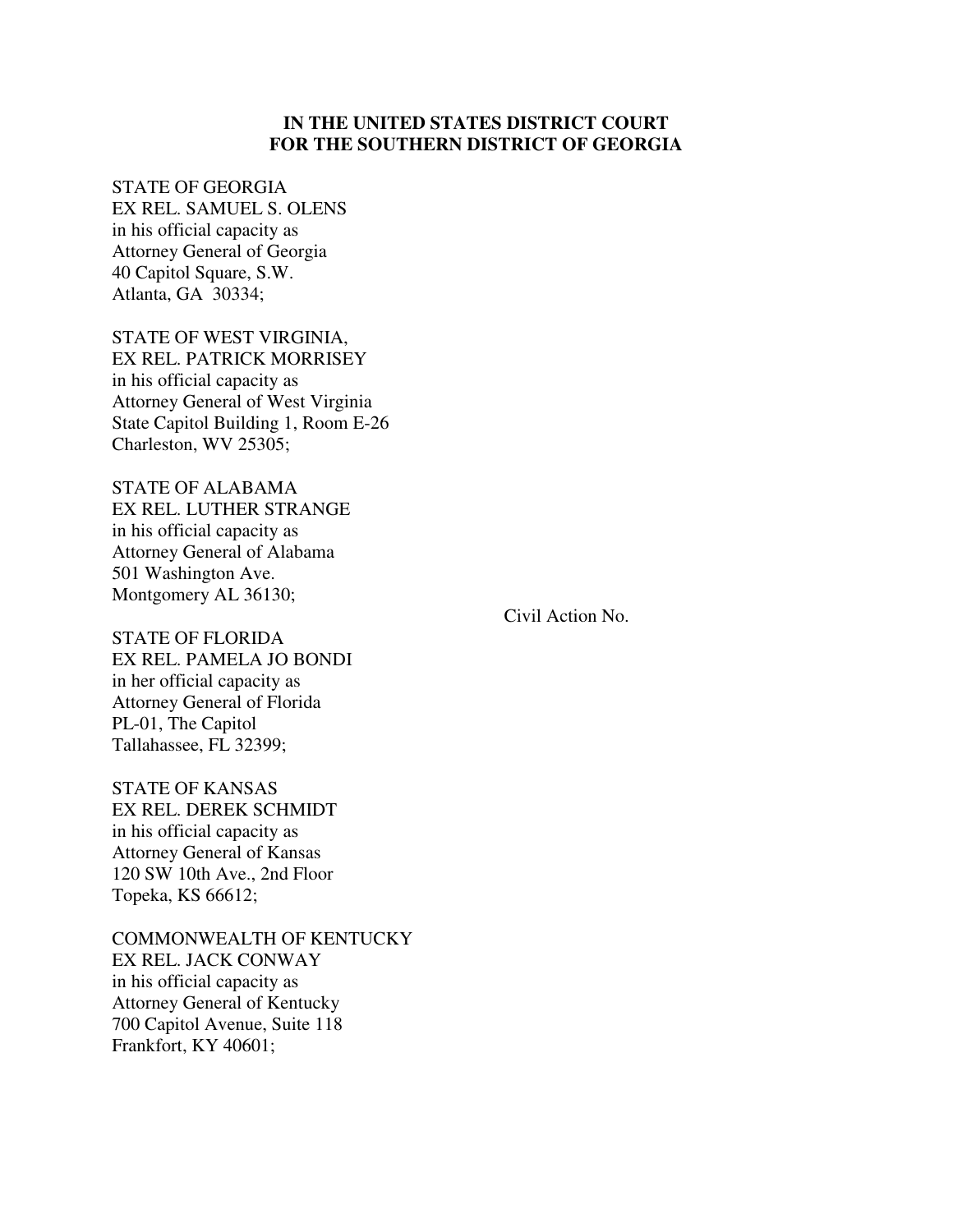STATE OF SOUTH CAROLINA EX REL. ALAN WILSON in his official capacity as Attorney General of South Carolina 1000 Assembly Street, Room 519 Columbia, SC 29201;

STATE OF UTAH EX REL. SEAN D. REYES in his official capacity as Attorney General of Utah Utah State Capitol Complex 350 North State Street, Suite 230 Salt Lake City, UT 84114; and

STATE OF WISCONSIN EX REL. BRAD D. SCHIMEL in his official capacity as Attorney General of Wisconsin 17 West Main Street Madison, WI 53707;

*Plaintiffs*,

v.

REGINA A. MCCARTHY in her official capacity as Administrator of the United States Environmental Protection Agency; and the UNITED STATES ENVIRONMENTAL PROTECTION AGENCY 1200 Pennsylvania Avenue, NW Washington, D.C. 20460; and

JO-ELLEN DARCY in her official capacity as Assistant Secretary of the Army (Civil Works); and the UNITED STATES ARMY CORPS OF ENGINEERS 441 G Street NW Washington, D.C. 20314;

*Defendants*.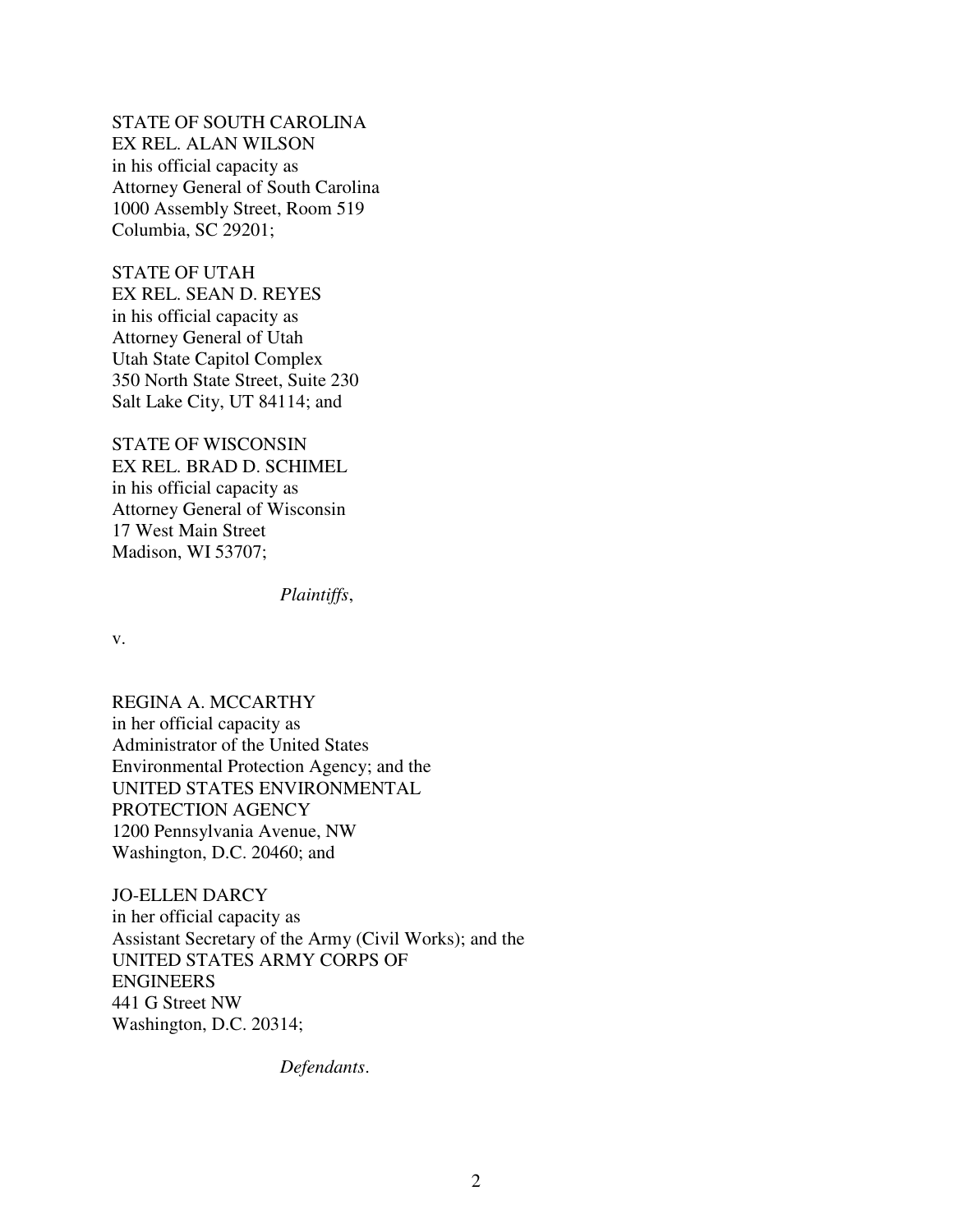#### **COMPLAINT**

1. This case involves an attempt by two agencies of the federal government to usurp the States' primary responsibility for the management, protection, and care of intrastate waters and lands. The federal agencies' assertion of authority should be vacated and enjoined because it violates the Clean Water Act, the Administrative Procedure Act, and the Constitution.

2. Under the Federal Water Pollution Control Act, 33 U.S.C. §§ 1251–1387 ("Clean Water Act" or "CWA"), Congress granted to the Environmental Protection Agency ("EPA") and the Army Corps of Engineers ("the Corps") (collectively, "the Agencies") regulatory authority over "navigable waters," defined as "waters of the United States." 33 U.S.C. §§ 1344, 1362(7). At the same time, Congress decided that the States would retain their constitutional, sovereign responsibility over non-navigable, intrastate lands and waters. Specifically, Congress instructed the Agencies to "recognize, preserve, and protect the primary responsibilities and rights of States ... to plan the development and use ... of land and water resources...." 33 U.S.C. § 1251(b).

3. The States of Georgia, West Virginia, Alabama, Florida, Kansas, Kentucky, South Carolina, Utah, and Wisconsin take extremely seriously their right and duty to protect the water and land resources within their borders, for the good of their citizens.

4. In the last fifteen years, the Supreme Court has considered two cases involving the Agencies' assertion of regulatory authority over non-navigable, intrastate waters. In both cases, the Court rejected the Agencies' position, which would have usurped the constitutional and statutory authority of the States. *See Solid Waste Agency of N. Cook Cnty. v. Army Corps of Eng'rs*, 531 U.S. 159 (2001) ("*SWANCC*"); *Rapanos v. United States*, 547 U.S. 715 (2006).

5. The present case involves the latest and most significant overreach by the Agencies, in violation of the rights of the States: the final Clean Water Rule. Clean Water Rule: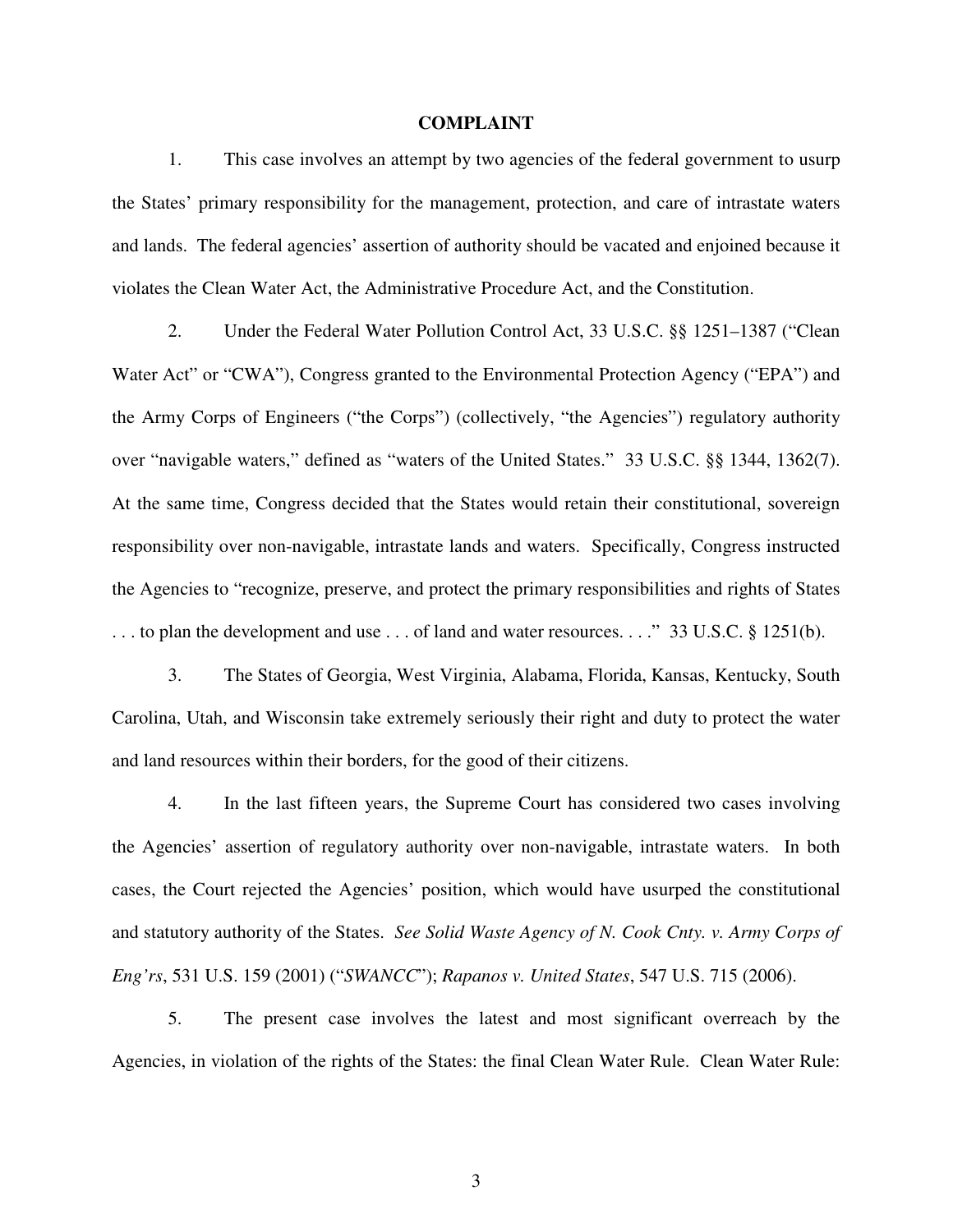Definition of "Waters of the United States," 80 Fed. Reg. 37,053–37,127 (June 29, 2015) ("the Final Rule").

6. The Final Rule declares that large categories of intrastate waters and sometimes wet lands—from minor roadside ditches, to ephemeral streams, to creeks, ponds, and streams that lie where the Agencies believe water may flow once every hundred years—are either per se or potentially subject to federal jurisdiction.

7. Contrary to the plain terms of the Clean Water Act and the Supreme Court's decisions interpreting that Act, the Final Rule asserts that the Agencies have virtually limitless power over non-navigable, intrastate waters.

8. The Final Rule's expansion of federal authority over the States' core sovereign decisions regarding intrastate water and land use management also unconstitutionally exceeds Congress' Commerce Clause authority and violates the States' sovereign authority under the Tenth Amendment. As the Supreme Court has concluded, Congress did not purport under the Clean Water Act to grant to the Agencies authority extending even to the boundaries of Congress' authority under the Commerce Clause. *See, e.g.*, *SWANCC*, 531 U.S. at 173–74.

9. The Agencies' unlawful attempt to expand their authority to broad categories of non-navigable, intrastate waters and lands imposes great harm upon the States and their citizens. Once a water is determined to fall within the Agencies' authority, this determination eliminates the States' primary authority to regulate and protect that water under the State's standards, and imposes significant federal burdens upon the States. Such a federal jurisdictional finding also places significant burdens upon homeowners, business owners, and farmers by forcing them to obtain costly federal permits in order to continue to conduct activities on their lands that have no significant impact on navigable, interstate waters. *See* 33 U.S.C. §§ 1342, 1344.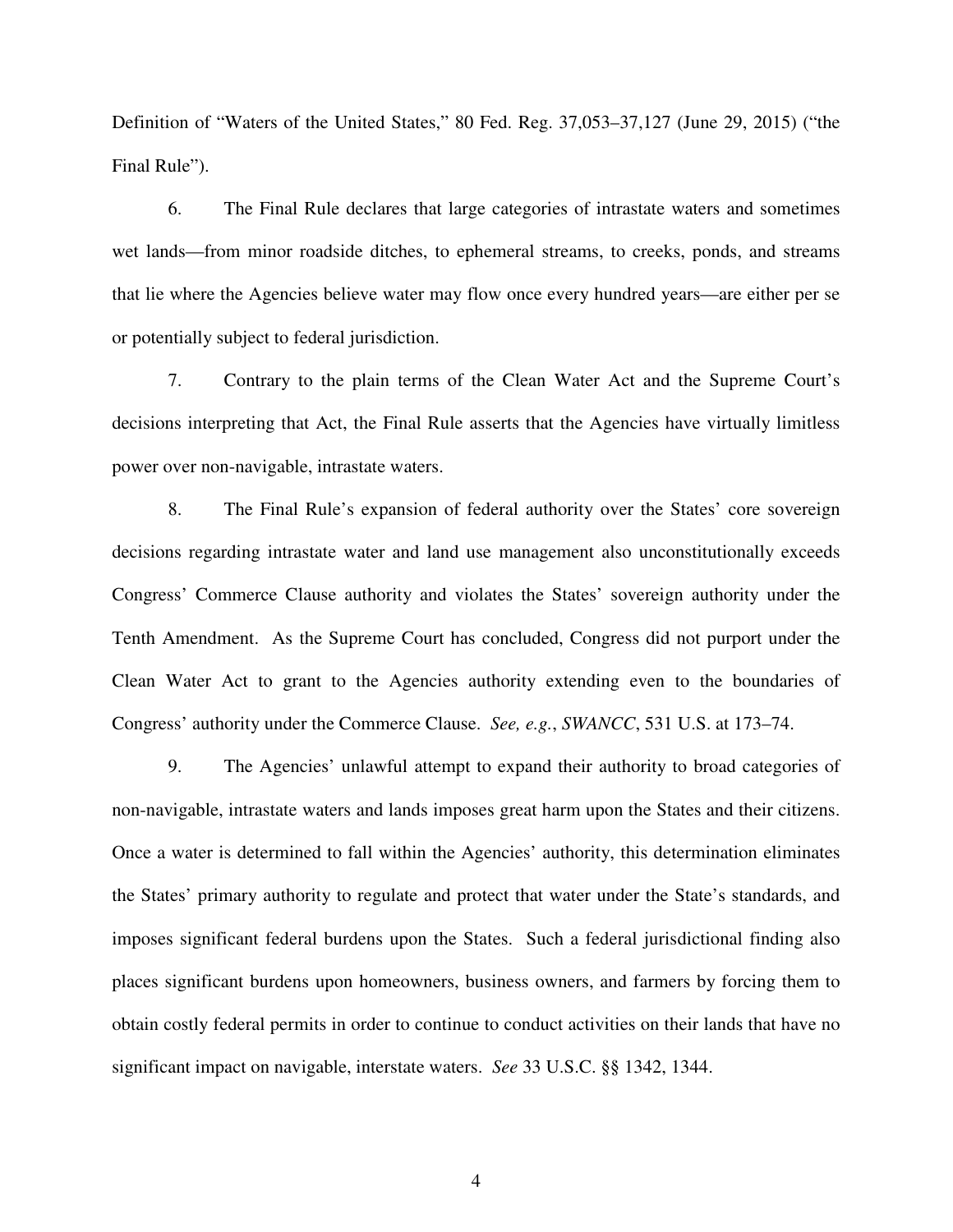10. Accordingly, the States ask this Court to vacate the Final Rule, to enjoin the Agencies from enforcing the Rule, and for any other relief this Court deems proper.

### **THE PARTIES**

11. Plaintiffs, the States appearing by and through Samuel S. Olens, Attorney General of Georgia; Patrick Morrisey, Attorney General of West Virginia; Luther Strange, Attorney General of Alabama; Pamela Jo Bondi, Attorney General of Florida; Derek Schmidt, Attorney General of Kansas; Jack Conway, Attorney General of Kentucky; Alan Wilson, Attorney General of South Carolina; Sean D. Reyes, Attorney General of Utah; Brad D. Schimel, Attorney General of Wisconsin, are sovereign States that regulate land use management and water resources within their borders through duly enacted state laws administered by state officials and constituent agencies.

12. Defendant, Regina A. McCarthy is the Administrator of the United States Environmental Protection Agency. Defendant, United States Environmental Protection Agency ("EPA") is an agency of the United States within the meaning of the Administrative Procedure Act ("APA"). *See* 5 U.S.C. § 551(1). The Administrator and EPA are charged with administering many provisions of the Federal Water Pollution Control Act, 33 U.S.C. §§ 1251– 1387 ("Clean Water Act" or "CWA").

13. Defendant, Jo-Ellen Darcy is the Assistant Secretary of the Army. Defendant, United States Army Corps of Engineers ("the Corps") is an agency of the United States within the meaning of the Administrative Procedure Act. *See* 5 U.S.C. § 551(1). The Secretary of the Army and the Corps are charged with administering many provisions of the Clean Water Act. 33 U.S.C. §§ 1251-1387.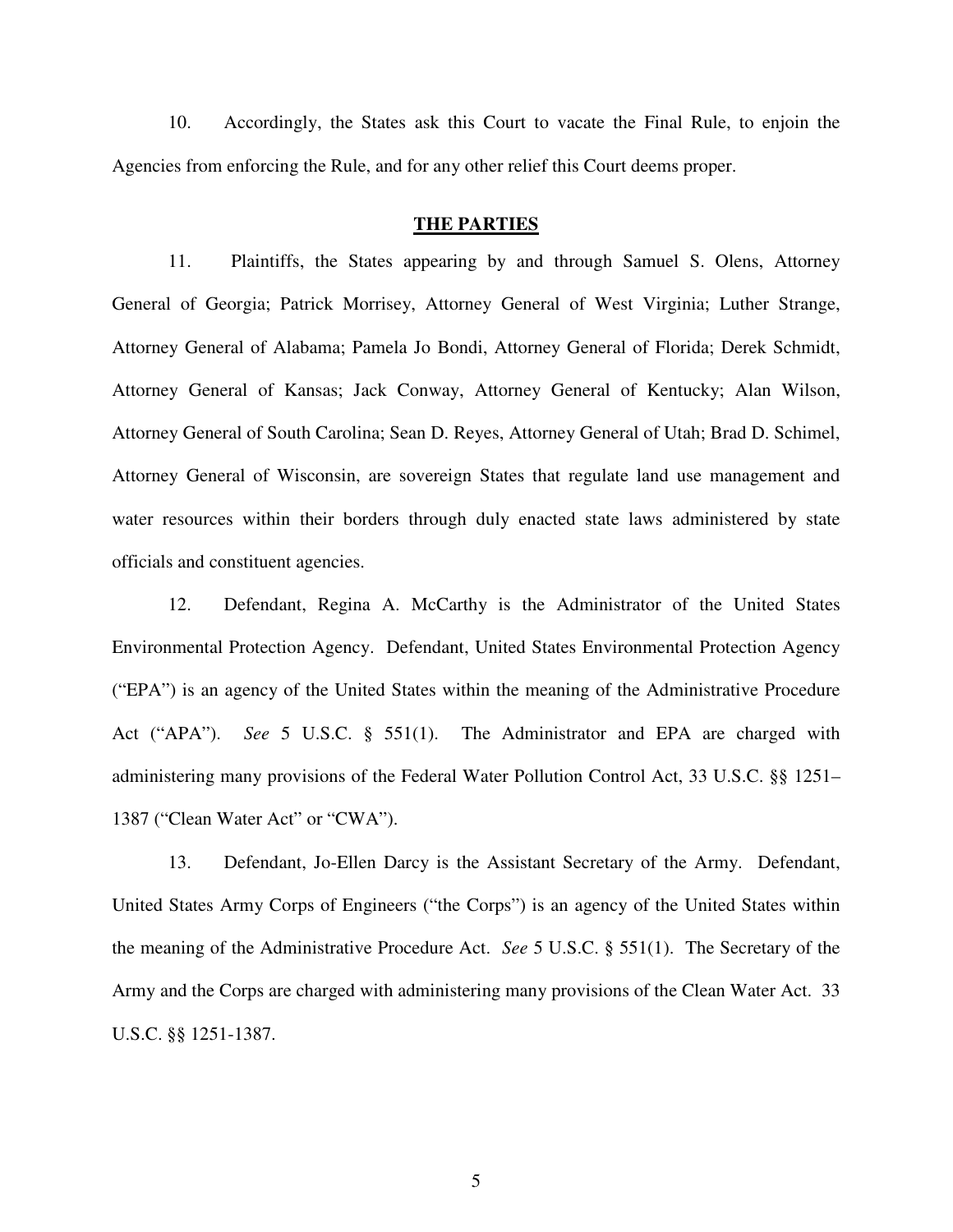14. The relief requested in this action is sought against: the Defendants; the Defendants' officers, employees, and agents; and all persons acting in cooperation with the Defendants or under the Defendants' supervision, direction, or control.

#### **JURISDICTION AND VENUE**

15. This case arises under the APA, 5 U.S.C. §§ 701–706, and under the Constitution and laws of the United States.

16. This Court has federal question jurisdiction under 28 U.S.C. § 1331.

17. The Court may award declaratory and injunctive relief under the APA, 5 U.S.C. §§ 705–706, as well as 28 U.S.C. §§ 2201–2202 and Federal Rules of Civil Procedure 57 and 65.

18. Venue is proper under 28 U.S.C. § 1391(e)(1)(C) because plaintiff State of Georgia is located in this judicial district. *See also* 33 U.S.C. § 1321(n) (granting U.S. district courts with jurisdiction over claims arising under 33 U.S.C. § 1321).

### **FACTUAL ALLEGATIONS**

## **I. The Clean Water Act**

19. Congress enacted the provisions at issue as part of the Federal Water Pollution Control Act Amendments of 1972. 33 U.S.C. §§ 1251–1387 (commonly known as the Clean Water Act or CWA).

20. In the CWA, Congress granted to the Agencies limited authority to regulate the discharge of certain materials into "navigable waters" through permitting programs. 33 U.S.C. §§ 1341–1346. The Act defines "navigable waters" as "the waters of the United States, including the territorial seas." 33 U.S.C. § 1362(7).

21. The definition of "waters of the United States" significantly impacts at least three CWA programs that affect the States: (1) Water Quality Standards ("WQS") and Total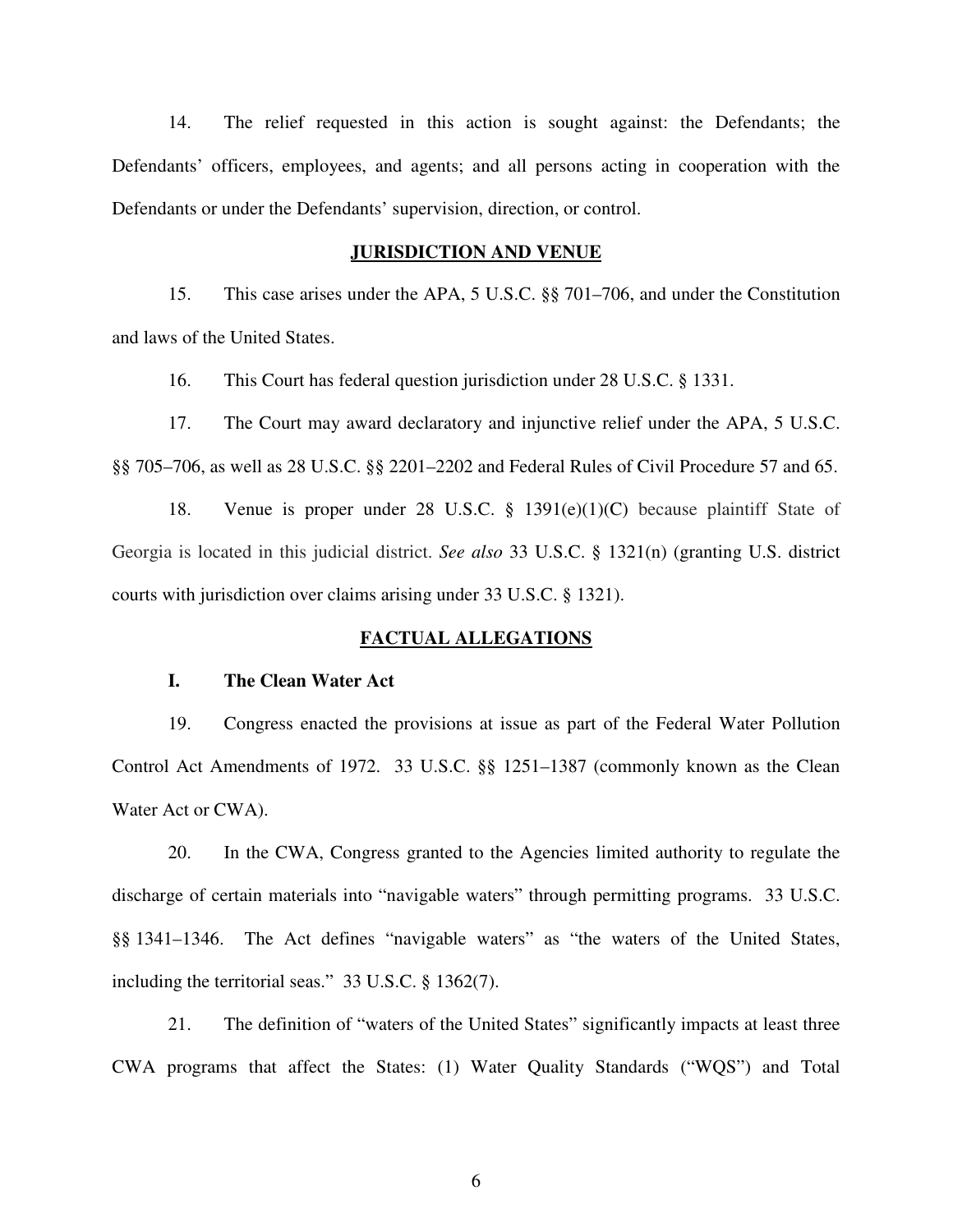Maximum Daily Loads ("TMDL"); (2) National Pollutant Discharge Elimination System ("NPDES"); and (3) state certification. 80 Fed. Reg. 37,055 (June 29, 2015).

22. *First*, States must establish Water Quality Standards ("WQS") or goals for each water body within the definition of "waters of the United States." *See* 33 U.S.C. §§ 1311(b)(1)(C), 1313(e)(3)(A); 40 C.F.R. §§ 130.3, 131.3(i), 131.4(a). States must revise WQS periodically based on relevant changes, and if the State's WQS do not comply with the CWA, EPA will create a WQS for the State. 33 U.S.C. § 1313(c)(3).

23. For waters that fail to meet the WQS, the State must set Total Maximum Daily Loads ("TMDL") limiting the amount of a pollutant that can be discharged into the water while achieving the WQS. 40 C.F.R. § 130.7. The State must then apply the TMDL to its water quality management plan and permitting programs. *Id.* The CWA also requires States biennially to submit a water quality report to EPA describing "the water quality of all navigable waters in such State" and analyzing the extent to which these waters provide for "the protection and propagation of a balanced population of shellfish, fish, and wildlife, and allow recreational activities in and on the water." 33 U.S.C.  $\S$  1315(b)(1)(A)–(B).

24. *Second*, under the Clean Water Act, anyone seeking to discharge material into "waters of the United States" must obtain a permit from either the States or EPA, in the case of pollutants, or the Corps, in the case of dredge or fill material. *See* 33 U.S.C. §§ 1311(a), 1342, 1344, 1362(12).

25. In most cases, the States are the primary administrative authority for the National Pollution Discharge Elimination System permitting program ("NPDES"), and they also help the Corps to administer the dredge and fill permitting program. *See* 33 U.S.C. §§ 1342, 1344.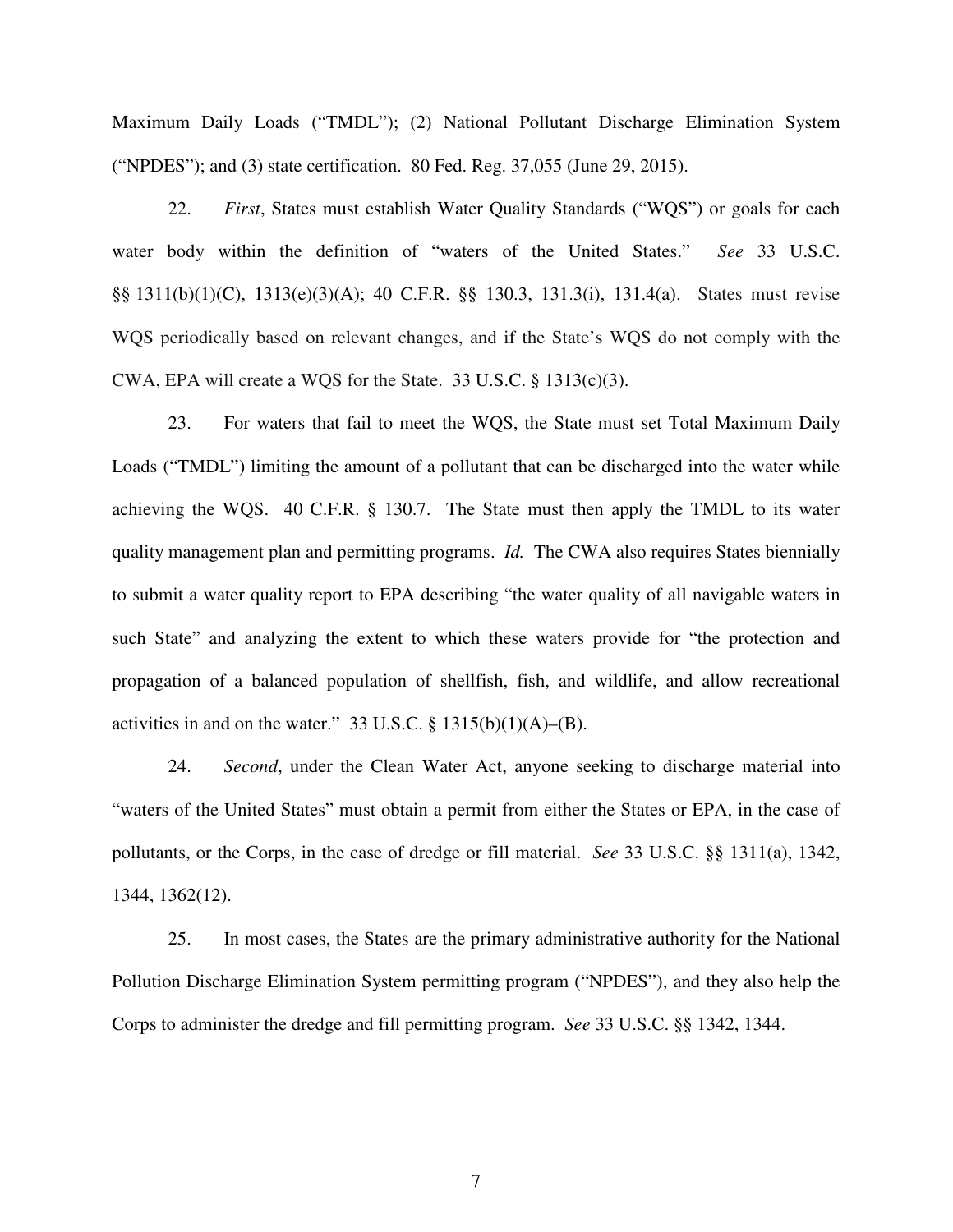26. "'The discharge of a pollutant' is defined broadly to include 'any addition of any pollutant to navigable waters from any point source,' and 'pollutant' is defined broadly to include not only traditional contaminants but also solids such as 'dredged spoil, . . . rock, sand, [and] cellar dirt.'" *Rapanos v. United States*, 547 U.S. 715, 723 (2006) (plurality opinion) (citing 33 U.S.C. §§ 1362(12), 1362(6)).

27. Obtaining a discharge permit is an expensive and uncertain process, which can take years and cost tens and hundreds of thousands of dollars. *See* 33 U.S.C. §§ 1342, 1344 (describing the discharge permitting process).

28. Discharging into the "waters of the United States" without a permit can subject an individual to civil penalties including fines up to \$37,500 per violation, per day, and even criminal penalties. 33 U.S.C. §§ 1311, 1319, 1365; 74 Fed. Reg. 626–627 (Jan. 7, 2009).

29. *Third*, all Clean Water Act permit applicants, whether for pollutants or dredge and fill material, must obtain a statement from the State in which the discharge will occur, certifying that the discharge will comply with the State's Water Quality Standards. 33 U.S.C. § 1341(a)(1).

# **II. The United States Supreme Court Rejects Twice In The Last 15 Years The Agencies' Assertions Of Authority Over Intrastate, Non-Navigable Waters.**

30. For a century before the CWA, the Supreme Court interpreted the phrase "navigable waters of the United States" in the CWA's predecessor statute to refer to "navigable in fact" interstate waters. *The Daniel Ball,* 77 U.S. 557, 563 (1870).

31. In 1974, the Corps issued a rule defining "navigable waters" as those waters that have been, are, or may be, used for interstate or foreign commerce. 39 Fed. Reg. 12,119 (Apr. 3, 1974).

32. After a federal district court enjoined the initial rule, *see Natural Res. Def. Council v. Callaway*, 392 F. Supp. 685, 686 (D.D.C. 1975), the Agencies sought on remand to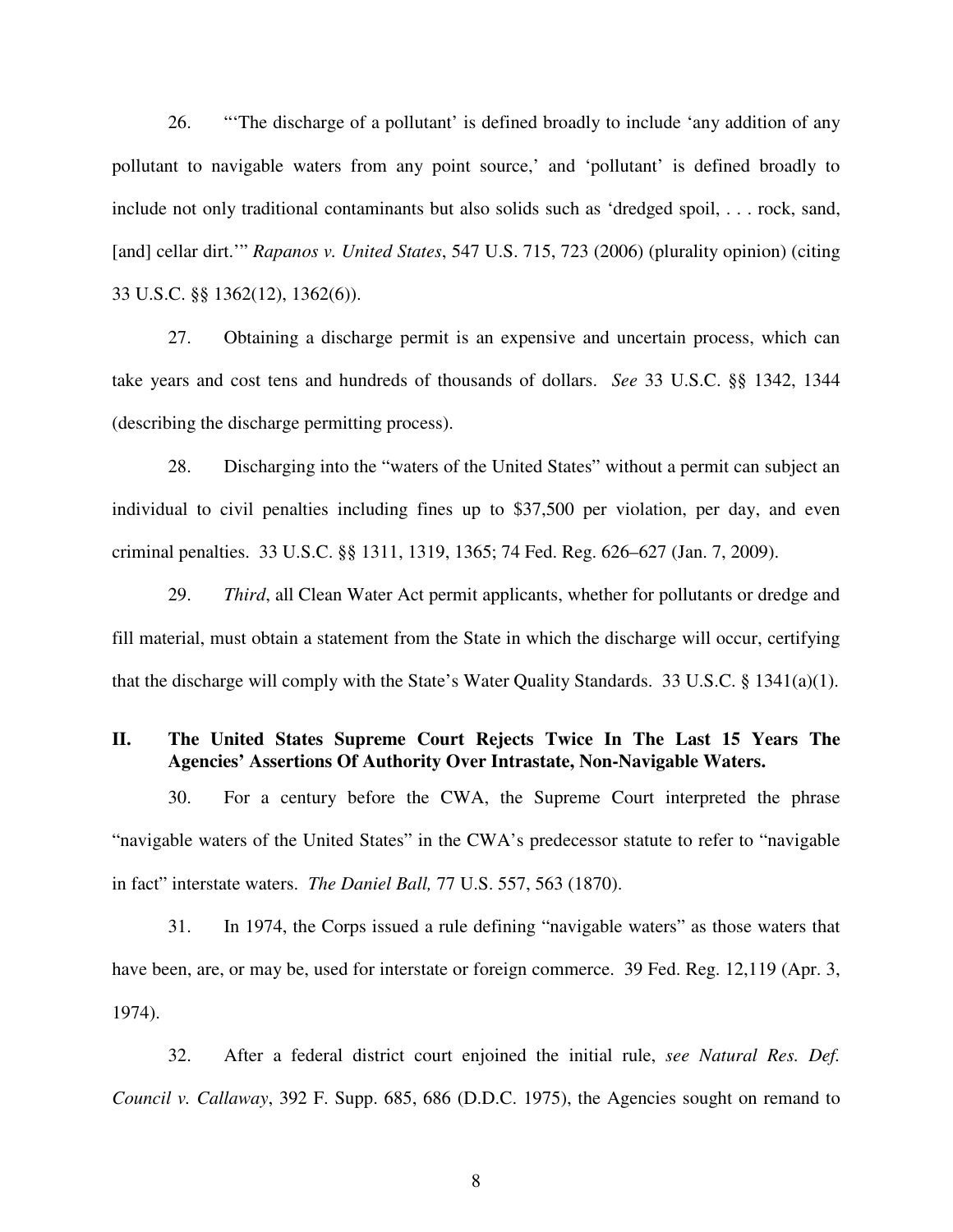expand their regulatory jurisdiction to include areas never before subject to federal permitting requirements. 40 Fed. Reg. 31,320 (July 25, 1975). Those 1975 regulations defined "the waters of the United States" to include navigable waters and their tributaries, as well as non-navigable intrastate waters that could affect interstate commerce. 40 Fed. Reg. 31,324–31,325 (July 25, 1975).

33. In 1986, the Corps sought to expand its jurisdiction under the CWA yet further, to include traditional navigable waters, tributaries of those waters, wetlands adjacent to these waters and tributaries, and waters used as habitat by migratory birds that either are protected by treaty or cross state lines. 51 Fed. Reg. 41,206–60 (Nov. 13, 1986).

34. In the last fifteen years, the Supreme Court has reviewed two aspects of the Agencies' definition of "waters of the United States." In both of those instances, the Court rejected the Agencies' assertion of authority over non-navigable, intrastate waters.

35. In *Solid Waste Agency of Northern Cook County v. Army Corps of Engineers*, 531 U.S. 159, 164 (2001), the Supreme Court rejected the Corps' assertion of jurisdiction over any waters "'[w]hich are or would be used as habitat'" by migratory birds. *SWANCC*, 531 U.S. at 164 (quoting 51 Fed. Reg. 41,217 (Nov. 13, 1986)). The Court in *SWANCC* explained that Congress did not authorize the Agencies to regulate "nonnavigable, isolated, intrastate waters," like seasonal ponds. *Id.* at 171.

36. The Court added that regulation of such isolated waters would invoke "the outer limits of Congress' power," have the effect of "altering the federal-state framework by permitting federal encroachment upon a traditional state power," and raise "significant constitutional questions" regarding the Clean Water Act's constitutionality. *Id.* at 172–74.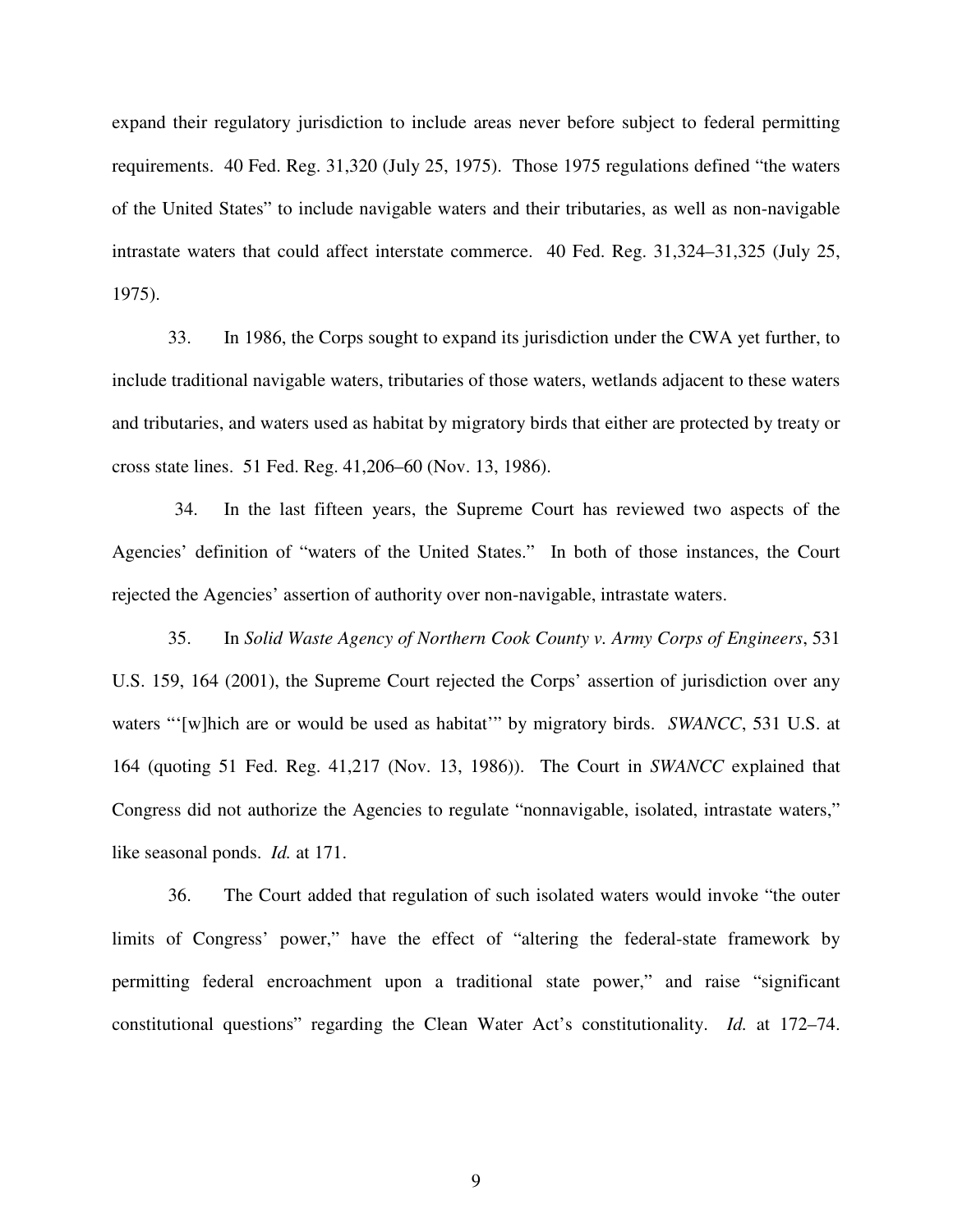Congress, the Court concluded, did not intend to create such difficult constitutional questions, or assert the outer boundaries of constitutional authority. *Id.*

37. In *Rapanos v. United States*, 547 U.S. 715 (2006), the Supreme Court also rejected the Agencies' assertion of authority over non-navigable, intrastate waters that are not significantly connected to navigable, interstate waters. *Rapanos* dealt with whether nonnavigable tributaries of traditional navigable waters are within the Agencies' jurisdiction and, if so, in what circumstances. The Court's majority consisted of two opinions, both rejecting the Agencies' position.

38. A four justice plurality opinion held that only "relatively permanent, standing or continuously flowing bodies of water," as well as secondary waters with a "continuous surface connection" to such relatively permanent waters, qualify as "waters of the United States." *Id.* at 739–42. "Wetlands with only an intermittent, physically remote hydrologic connection," the plurality explained, do not fall within the Agencies' jurisdiction. *Id.* at 742.

39. Justice Kennedy, writing for himself, explained that the Agencies' jurisdiction extends only to primary "waters that are navigable in fact or that could reasonably be so made" and secondary waters with a "significant nexus" to primary waters. *Id.* at 779. To satisfy that nexus, the secondary waters must "significantly affect the chemical, physical, *and* biological integrity of" primary waters. *Id.* at 780 (emphasis added).

40. Under Justice Kennedy's interpretation, the Agencies would not be permitted to assert jurisdiction over all "wetlands (however remote)" or "a continuously flowing stream (however small)." *Id.* at 776–77. Justice Kennedy added that the Agency's position would impermissibly "permit federal regulation whenever wetlands lie alongside a ditch or drain,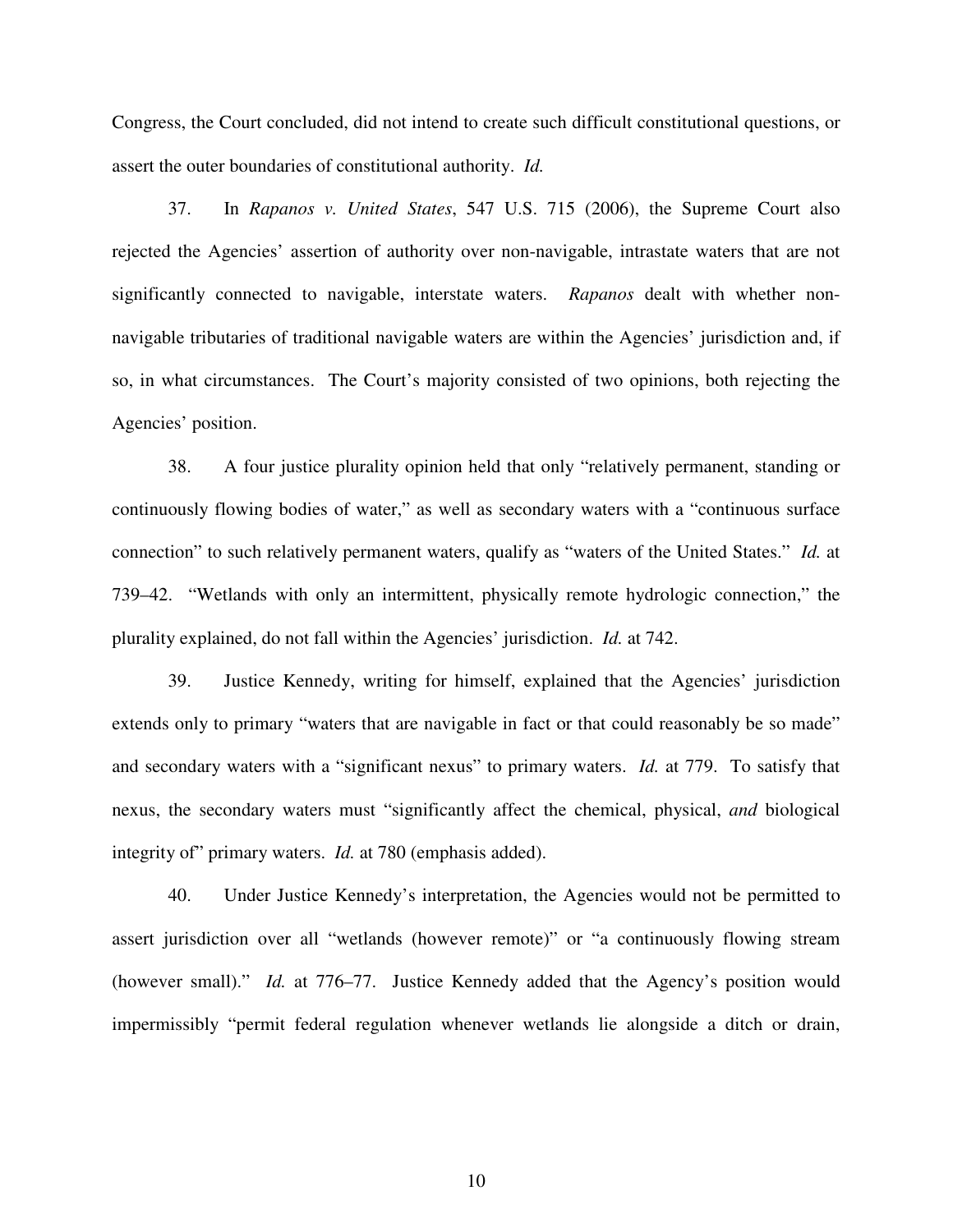however remote and insubstantial, that eventually may flow into traditional navigable waters." *Id.* at 778.

41. The Eleventh Circuit held that Justice Kennedy's opinion in *Rapanos* is controlling as to the definition of "waters of the United States." *United States v. Robison*, 505 F.3d 1208, 1222 (11th Cir. 2007). However, the Supreme Court has not yet decided that question. *See Jones Creek Investors, LLC v. Columbia Cnty.*, 2015 WL 1541409, at \*24 n.8 (S.D. Ga. Mar. 31, 2015) (noting division of authority).

42. Following the *Rapanos* decision, the Agencies issued a guidance document explaining the approach the Agencies would use to determine whether waters were subject to the CWA after *Rapanos*. U.S. Envtl. Prot. Agency & U.S. Army Corps of Eng'rs, Clean Water Act Jurisdiction Following the U.S. Supreme Court's Decision in *Rapanos v. United States & Carabell v. United States* (Dec. 2, 2008). The Guidance asserted that the Agencies would exercise per se jurisdiction over: (1) "traditional navigable waters"; (2) "wetlands adjacent to traditional navigable waters"; (3) "non-navigable tributaries of traditional navigable waters that are relatively permanent where tributaries typically flow year-round or have continuous flow at least seasonally"; and (4) "wetlands that abut such tributaries." *Id.* at 1. The Agencies also asserted case-by-case authority, as the Agencies deemed appropriate, over: (1) "non-navigable tributaries that are not relatively permanent"; (2) "wetlands adjacent to non-navigable tributaries that are not relatively permanent"; and (3) "wetlands adjacent to but not directly abutting a relatively permanent non-navigable tributary." *Id.*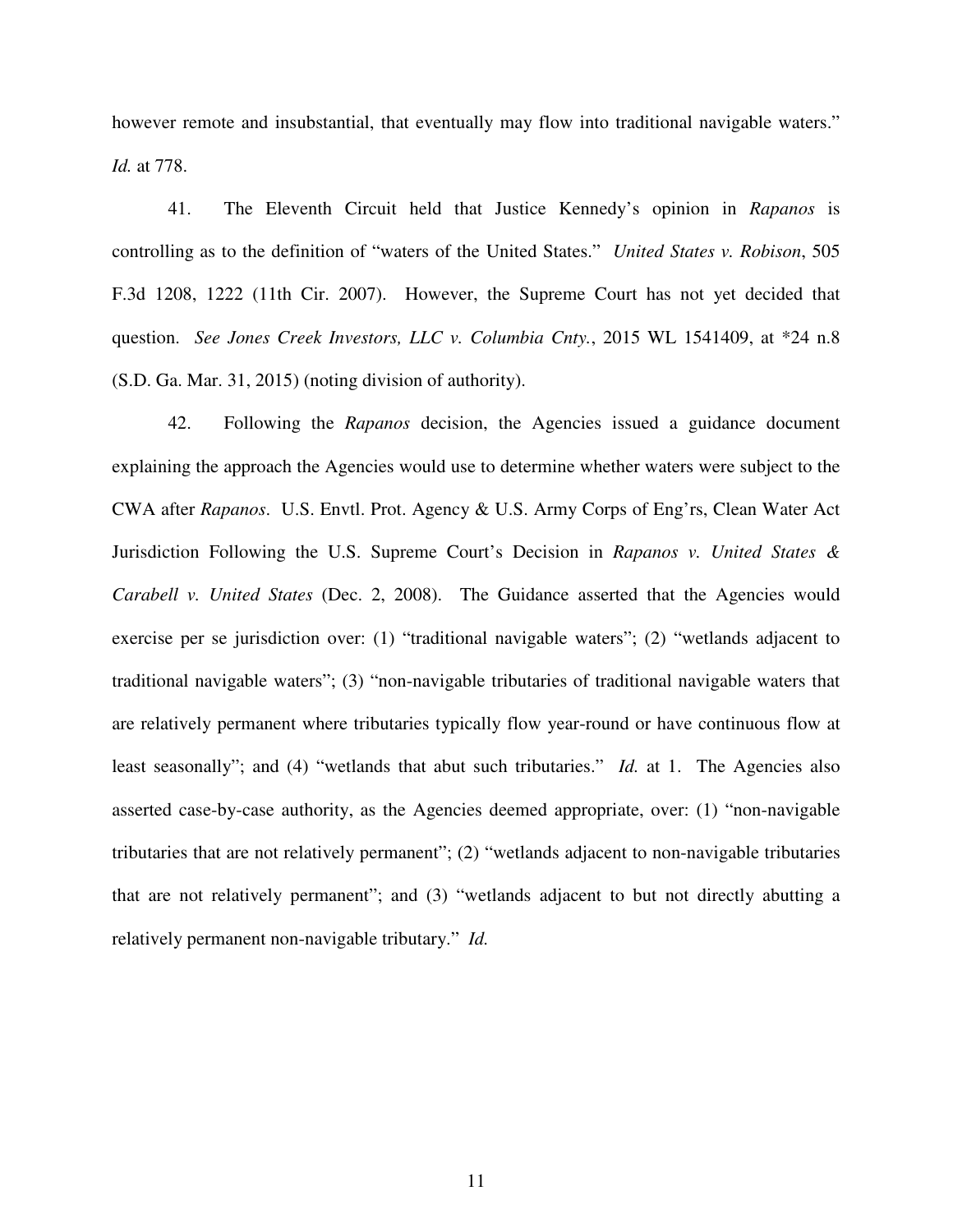## **III. EPA And The Corps Propose A Rule Redefining "Waters of the United States."**

43. On April 21, 2014, the Agencies published in the Federal Register a proposed rule entitled "Definition of 'Waters of the United States' Under the Clean Water Act" (Proposed Rule). 79 Fed. Reg. 22,188–22,274 (Apr. 21, 2014).

44. The Proposed Rule defined primary waters to include "all waters which are currently used, were used in the past, or may be susceptible to use in interstate or foreign commerce" as well as "[a]ll interstate waters, including interstate wetlands" and "the territorial seas." 79 Fed. Reg. 22,188, 22,268–22,269 (Apr. 21, 2014).

45. The Proposed Rule then declared that all intrastate "tributaries" of primary waters or "tributaries" of impoundments of primary waters are per se "waters of the United States." 79 Fed. Reg. 22,188, 22,269 (Apr. 21, 2014).

46. The Proposed Rule defined "tributary" as "a water physically characterized by the presence of a bed and banks and ordinary high water mark, as defined at 33 CFR 328.3(e), which contributes flow, either directly or through another water, to a" primary water. 79 Fed. Reg. 22,188, 22,269 (Apr. 21, 2014). The Proposed Rule defined water as a tributary even if it has man-made or natural breaks, "so long as a bed and banks and an ordinary high water mark can be identified upstream of the break." 79 Fed. Reg. 22,188, 22,269.

47. The Proposed Rule then declared that all intrastate waters and wetlands "adjacent" to primary waters are per se waters covered by the CWA and subject to EPA and the Corps' regulatory authority. 79 Fed. Reg. 22,188, 22,269 (Apr. 21, 2014).

48. "Adjacent waters" were defined as waters "bordering, contiguous or neighboring" primary waters. The category includes "waters, including wetlands, separated from other waters of the United States by man-made dikes or barriers, natural river berms, beach dunes and the like." 79 Fed. Reg. 22,188, 22,269 (Apr. 21, 2014).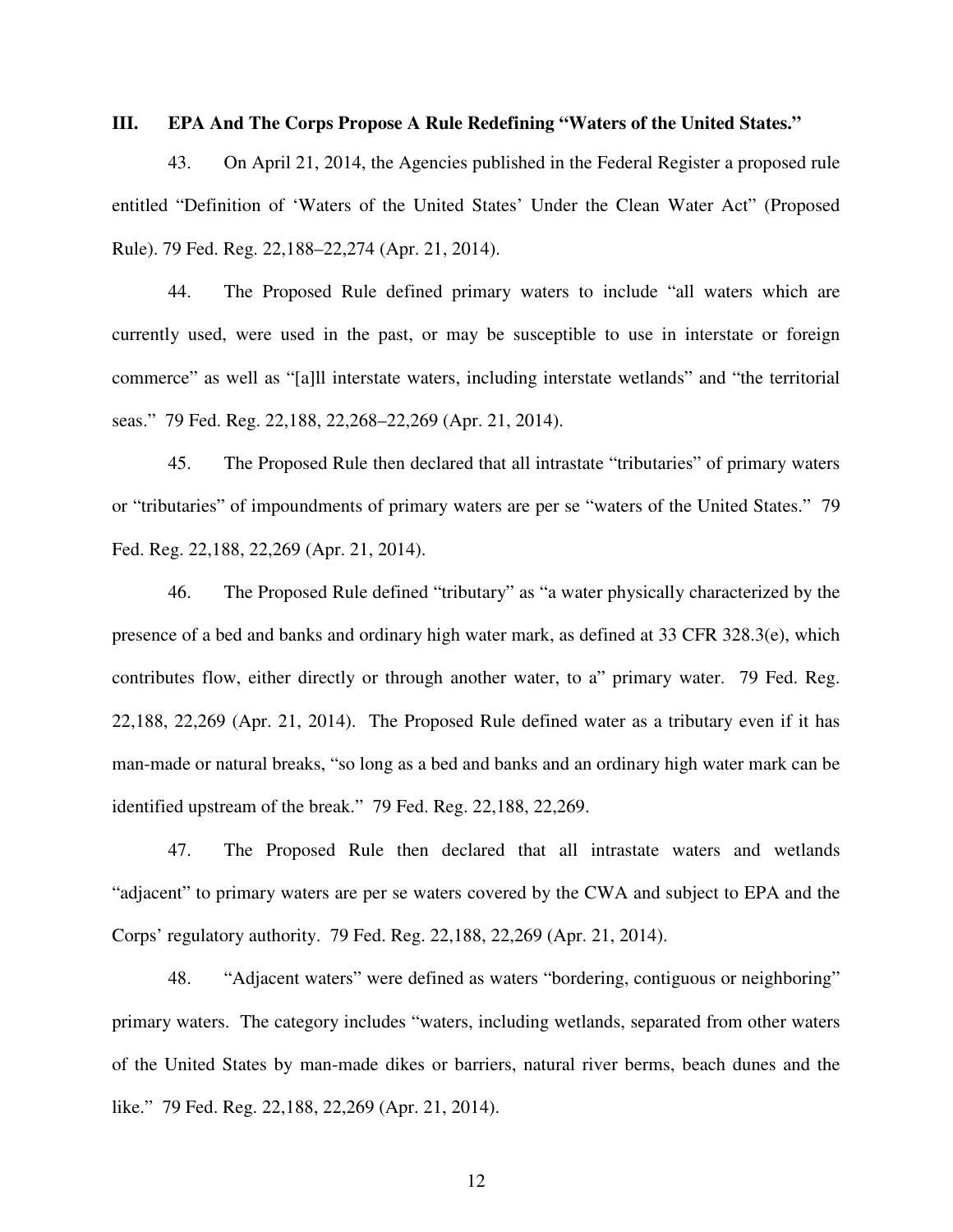49. In turn, the term "neighboring" was defined to "include[] waters located within the riparian area or floodplain" of a primary water, impoundment, or tributary. 79 Fed. Reg. 22,188, 22,269 (Apr. 21, 2014). "Riparian area" was defined as "an area bordering a water where surface or subsurface hydrology directly influence the ecological processes and plant and animal community structure in that area." 79 Fed. Reg. 22,188, 22,269 (Apr. 21, 2014). And "floodplain" was defined as "an area bordering inland or coastal waters that was formed by sediment deposition from such water under present climatic conditions and is inundated during periods of moderate to high water flows." 79 Fed. Reg. 22,188, 22,269 (Apr. 21, 2014).

50. The term "neighboring" also was defined to include "waters with a shallow subsurface hydrologic connection or confined surface hydrologic connection" to a primary water, impoundment, or tributary. 79 Fed. Reg. 22,188, 22,269 (Apr. 21, 2014).

51. The Proposed Rule then permitted the Agencies to exercise authority over any other intrastate water—those not already included in a per se category or specifically exempted—that "alone or in combination with other similarly situated waters, including wetlands, located in the same region, have a significant nexus to a" primary water. 79 Fed. Reg. 22,188, 22,269 (Apr. 21, 2014). The test the Agencies proposed to apply was whether "similarly situated waters" "significantly affect<sup>[]</sup> the chemical, physical, or biological integrity" of a primary water. 79 Fed. Reg. 22,188, 22,269 (Apr. 21, 2014). The Proposed Rule defined "significant nexus" as "significantly affect[ing] the chemical, physical, or biological integrity" of a primary water. 79 Fed. Reg. 22,188, 22,269 (Apr. 21, 2014).

52. On October 8, 2014, the States of Georgia, West Virginia, Alabama, Kansas, and South Carolina submitted comments to the Agencies explaining that the Proposed Rule displaces State authority to comply with the Supreme Court's decision in *Rapanos*. Letter from the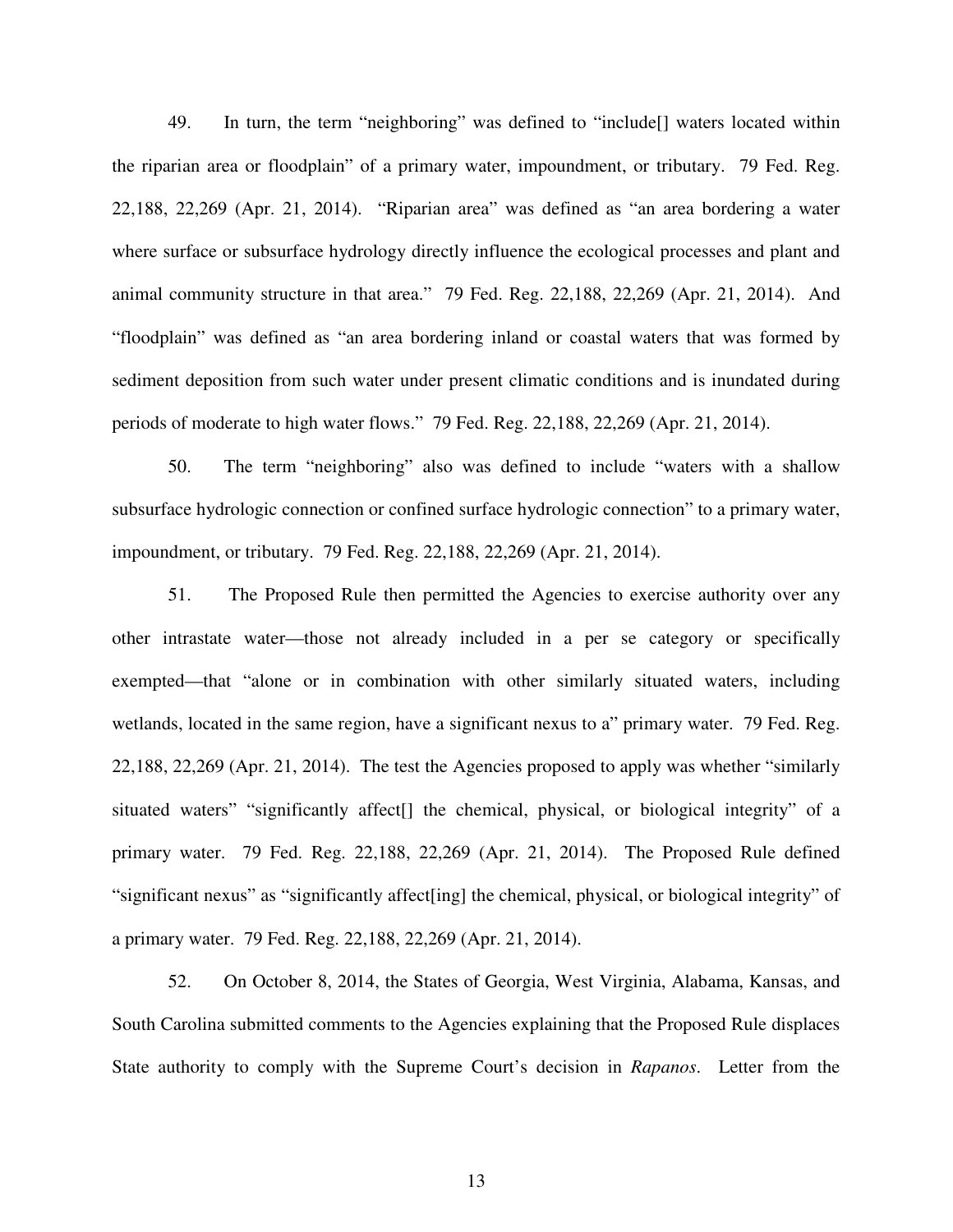Attorneys General of Georgia, West Virginia, Nebraska, Oklahoma, Alabama, Alaska, Kansas, Louisiana, North Dakota, South Carolina, and South Dakota and the Governors Of Iowa, Kansas, Mississippi, Nebraska, North Carolina, and South Carolina, to Regina McCarthy, Adm'r, U.S. Envtl. Prot. Agency & John McHugh, Sec'y, U.S. Dep't of the Army (Oct. 8, 2014).

# **III. EPA And The Corps Finalize An Overbroad Final Rule Redefining "Waters of the United States," Which Is Significantly Different From The Proposed Rule.**

53. On June 29, 2015, EPA and the Corps published in the Federal Register the final rule entitled "Definition of 'Waters of the United States' Under the Clean Water Act." 80 Fed. Reg. 37,053–37,127 (June 29, 2015) ("Rule" or "Final Rule").

# **A. The Rule's Per Se Coverage of All Tributaries Exceeds The Agencies' Statutory Authority And The Constitution.**

54. The Final Rule defines primary waters to include "all waters which are currently used, were used in the past, or may be susceptible to use in interstate or foreign commerce, including all waters which are subject to the ebb and flow of the tide" as well as "[a]ll interstate waters, including interstate wetlands" and "the territorial seas." 40 C.F.R. § 230.3(s)(1)(i)–(iii).

55. The Rule then declares that all intrastate "tributaries" of primary waters are per se jurisdictional waters.  $40$  C.F.R.  $\S$  230.3(s)(1)(v).

56. The Rule defines "tributary" as "a water that contributes flow, either directly or through another water" to a primary water and "is characterized by the presence of the physical indicators of a bed and bank and an ordinary high water mark." 40 C.F.R. § 230.3(s)(3)(iii). A water is defined as a tributary even if it has man-made or natural breaks, "so long as a bed and banks and an ordinary high water mark can be identified upstream of the break." 40 C.F.R.  $§ 230.3(s)(3)(iii).$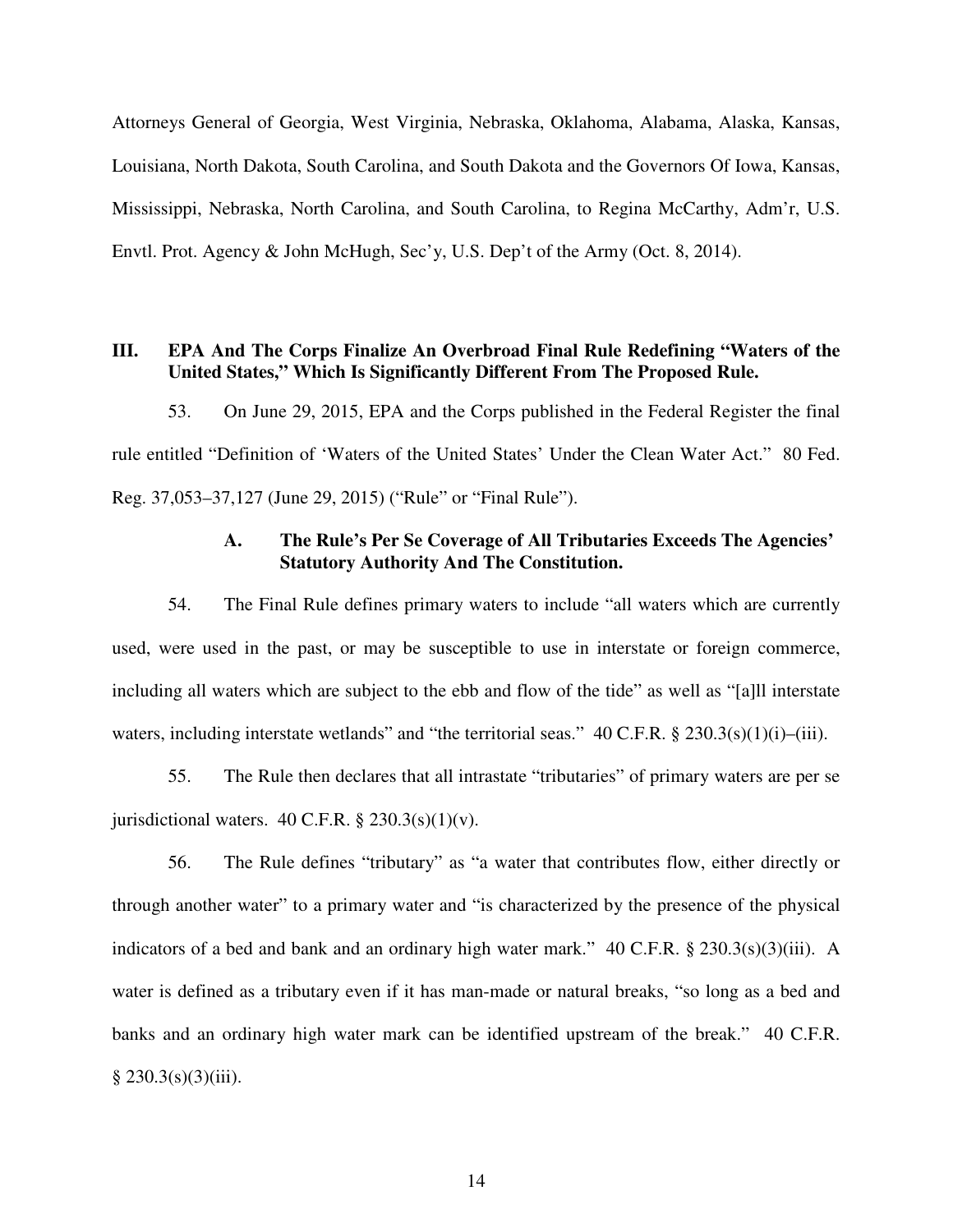57. "Ordinary high water mark" is defined as "that line on the shore established by the fluctuations of water and indicated by physical characteristics such as a clear, natural line impressed on the bank, shelving, changes in the character of soil, destruction of terrestrial vegetation, the presence of litter and debris, or other appropriate means." 40 C.F.R.  $§ 230.3(s)(3)(vi).$ 

58. The Rule's definition of tributary sweeps within the Agencies' authority ponds, ephemeral streams, and even channels that are usually dry. *See* 40 C.F.R. § 230.3(s)(3)(iii)).

59. The Rule's categorization of all tributaries of primary waters as "waters of the United States" violates the CWA, under both *Rapanos* tests.

60. The Rule's coverage of all tributaries violates Justice Kennedy's test because the Rule places tributaries within the Agencies' regulatory authority without regard to a tributary's actual impact on the "chemical, physical, and biological integrity of" any primary water. *Rapanos*, 547 U.S. at 717. For example, under the Rule, a tributary that only has a small amount of flow into a primary water, for short periods of time every year, is nevertheless within the Agencies' jurisdiction. 40 C.F.R. § 230.3(s)(3)(iii); *see also Jones Creek*, 2015 WL 1541409, at  $*26 - 28$ .

61. The Rule's coverage of all tributaries violates the plurality's test because the definition includes a feature with *any* flow into a primary water, even if that flow does not constitute a "*continuous* surface connection." *Rapanos*, 547 U.S. at 742 (emphasis added).

# **B. The Rule's Per Se Coverage Of All Adjacent Waters Exceeds The Agencies' Statutory Authority And Violates The Constitution.**

62. The Rule defines primary waters to include "all waters which are currently used, were used in the past, or may be susceptible to use in interstate or foreign commerce" as well as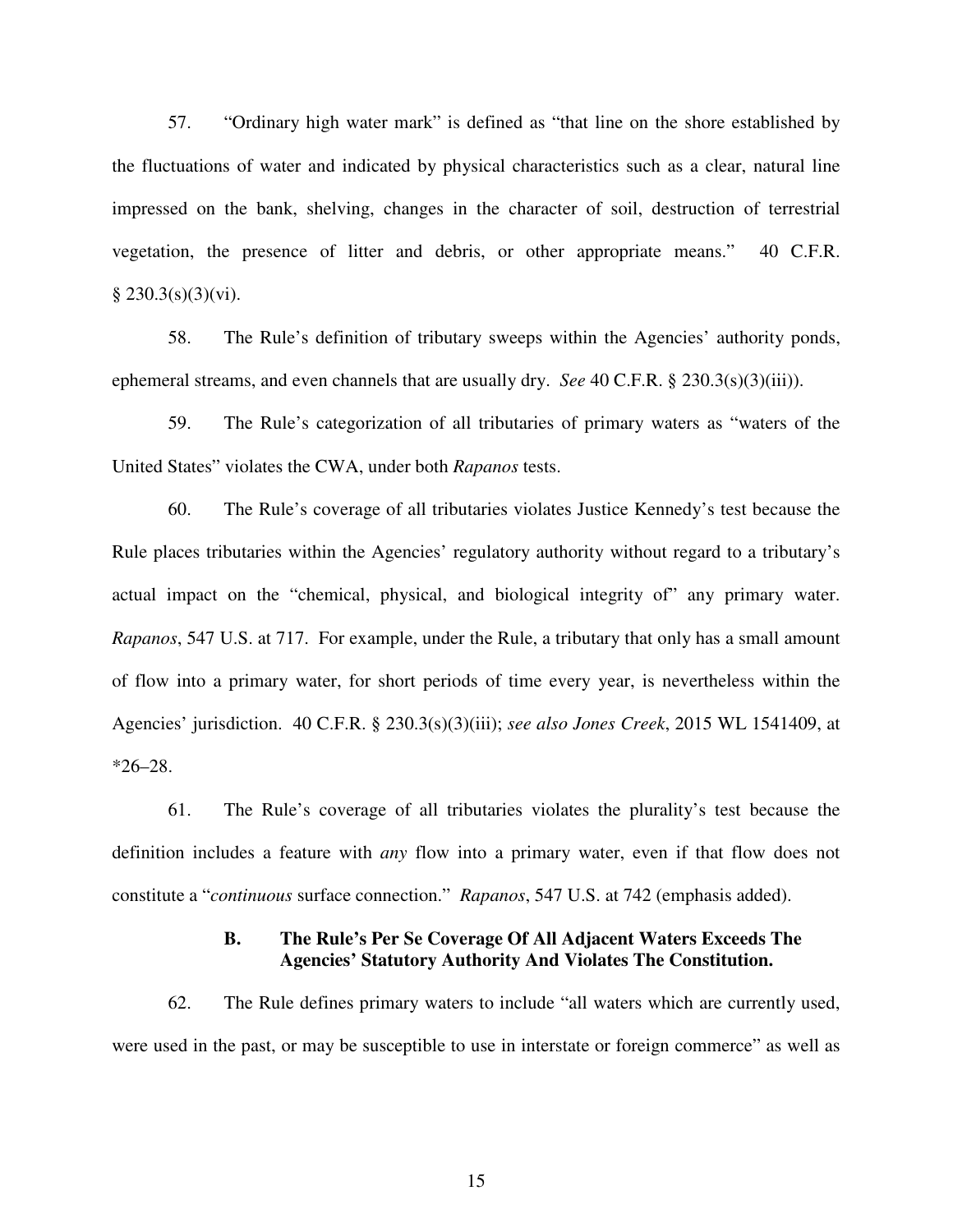"[a]ll interstate waters, including interstate wetlands" and "the territorial seas." 40 C.F.R.  $§$  230.3(s)(1)(i)-(iii).

63. The Rule then declares that all intrastate waters "adjacent" to primary waters, impoundments, or tributaries are per se waters covered by the CWA and subject to EPA and the Corps' regulatory authority.  $40$  C.F.R. §  $230.3(s)(1)(vi)$ .

64. "Adjacent waters" are waters "bordering, contiguous or *neighboring*" primary waters, impoundments, or tributaries. 40 C.F.R. § 230.3(s)(3)(i) (emphasis added). The category includes "waters separated by constructed dikes or barriers, natural river berms, beach dunes, and the like." 40 C.F.R.  $\S$  230.3(s)(3)(i). It includes wetlands within or abutting the ordinary high water mark of an open water such as a pond or lake.  $40 \text{ C.F.R.}$  §  $230.3 \text{(s)}(3)$ (i).

65. The term "neighboring" includes "all waters [at least partially] located within 100 feet of the ordinary high water mark of a" primary water, impoundment, or tributary. 40 C.F.R.  $\S 230.3(s)(3)(ii)(A)$ . It also includes "waters located within the 100-year floodplain of a" primary water, impoundment, or tributary "and not more than 1,500 feet from the ordinary high water mark of such water." 40 C.F.R. § 230.3(s)(3)(ii)(B). "Neighboring" also includes "all waters [at least partially] located within 1,500 feet of the high tide line of a" primary water "and all waters within 1,500 feet of the high tide line or within 1,500 feet of the ordinary high water mark of the Great Lakes."  $40 \text{ C.F.R.}$  §  $230.3(s)(3)(ii)(C)$ . "High tide line" is defined as "the line" of intersection of the land with the water's surface at the maximum height reached by a rising tide." 40 C.F.R. § 230.3(s)(3)(vii). It includes "spring high tides and other high tides that occur with periodic frequency."  $40$  C.F.R. §  $230.3(s)(3)(vii)$ .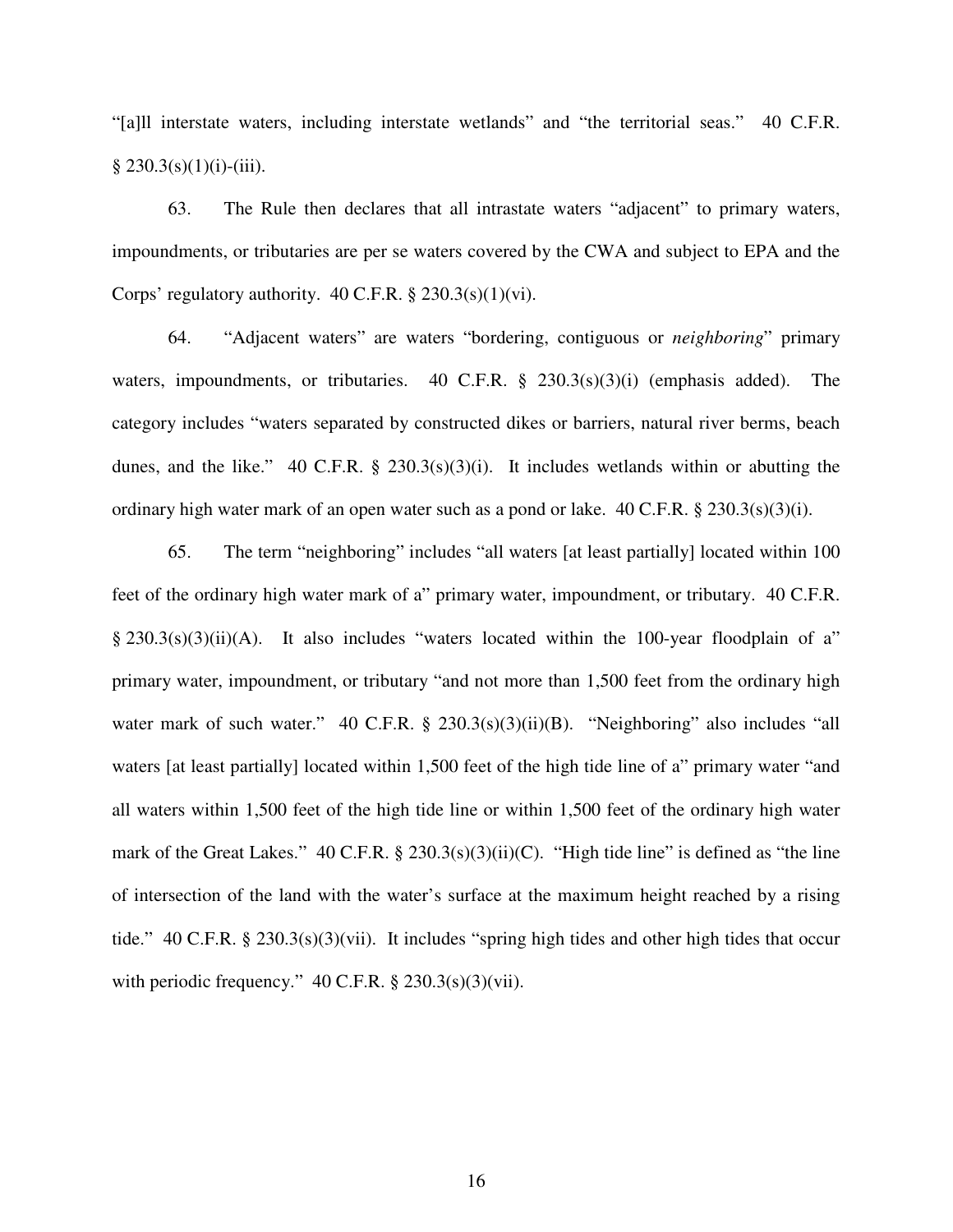66. The Rule exempts "waters being used for established normal farming, ranching, and silviculture activities" from the Agencies' jurisdictional authority on the basis of "adjacency." 40 C.F.R. § 230.3(s)(3)(i).

67. Under these definitions, the Rule's per se coverage of all waters "adjacent" to primary waters, impoundment, or tributaries sweeps up large portions of water, wetlands, and even lands that are dry for most of the year.

68. The Rule's per se coverage of all waters "adjacent" to primary waters, impoundments, or tributaries as "waters of the United States" violates the CWA, under both *Rapanos* tests.

69. The Rule's coverage of all "adjacent" waters violates Justice Kennedy's approach because, among other problems: (1) the definition sweeps in waters "adjacent" to tributaries or impoundments, where the tributaries or impoundments themselves have no "significant nexus" to primary waters; (2) the definition sweeps in "bordering" waters with no "significant nexus" to primary waters; (3) the definition sweeps in waters within 100 feet of primary waters, impoundments, and tributaries and 100-year floodplain waters with no "significant nexus" to primary waters; and (4) the definition sweeps in waters within 1,500 feet of the high tide line of primary waters, impoundments, or tributaries with no "significant nexus" to a primary water. *Rapanos*, 547 U.S. at 779; *see also Jones Creek*, 2015 WL 1541409, at \*26–28.

70. The Rule's coverage of all "adjacent" waters violates the plurality's test because, among other problems: (1) the definition sweeps in waters "adjacent" to tributaries or impoundments with no "*continuous* surface connection" to primary waters; (2) the definition sweeps in "bordering" waters with no "*continuous* surface connection" to primary waters; (3) the definition sweeps in 100-year floodplain waters and lands with no "*continuous* surface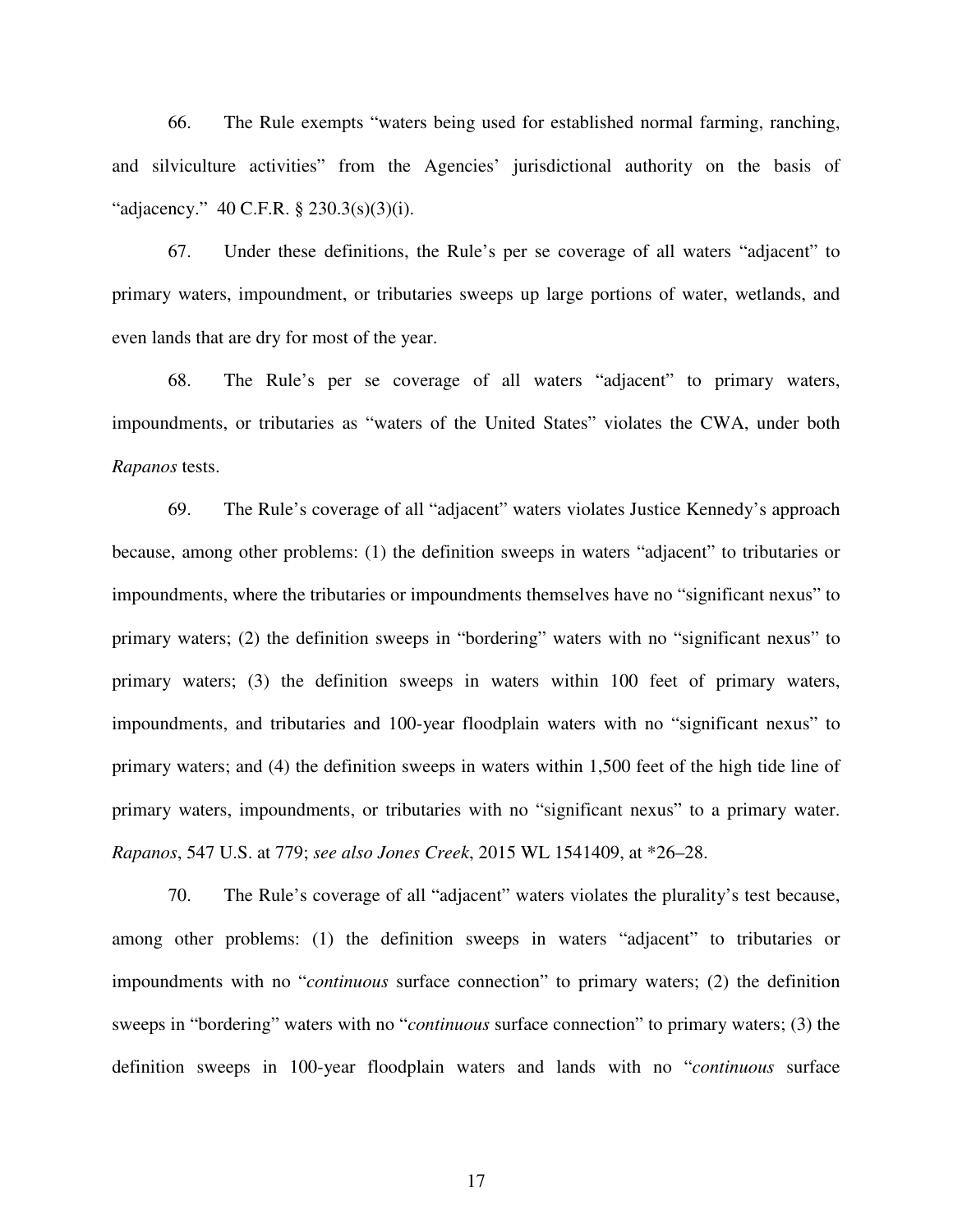connection" to primary waters, impoundments, or tributaries; and (4) the definition sweeps in waters within 1,500 feet of the high tide line of a primary waters, impoundments, or tributaries with no "*continuous* surface connection" to primary waters. *Rapanos*, 547 U.S. at 742 (emphasis added).

71. The Agencies' decision to exempt farmland from CWA jurisdiction based on "adjacency" alone and not also exempt farmland under CWA jurisdiction based on the definition of "tributaries" is arbitrary and capricious in violation of the Agencies' statutory duties under the Administrative Procedure Act. *See* 5 U.S.C. § 706(2)(A). Farmland should be exempt under both categories.

# **C. The Rule's Per Se Coverage Of Intrastate Waters Based Solely Upon Their Relationship With Non-Navigable Interstate Waters Exceeds The Agencies' Statutory Authority And Violates The Constitution.**

72. The Rule defines primary waters to include *any* interstate waters and wetlands, including non-navigable interstate waters. 40 C.F.R. § 230.3(s)(1)(ii). The Rule then establishes per se jurisdiction over waters adjacent to primary waters. 40 C.F.R. § 230.3(s)(3)(i). It also creates jurisdiction on a case-by-case basis for waters with a significant nexus to primary waters. 40 C.F.R. § 230.3(s)(1)(vii). Accordingly, under the Rule, an intrastate water can fall within the Agencies' jurisdictional reach simply because of its relationship to a non-navigable interstate water. *See* 40 C.F.R. § 230.3(s)(3)(i), (1)(vii).

73. The Rule's categorization of intrastate waters as "waters of the United States" based solely upon their relationship to non-navigable interstate waters violates the CWA, under both *Rapanos* tests.

74. The Rule's coverage of such intrastate waters violates Justice Kennedy's approach because he concluded that the CWA can cover, at most, only waters that have a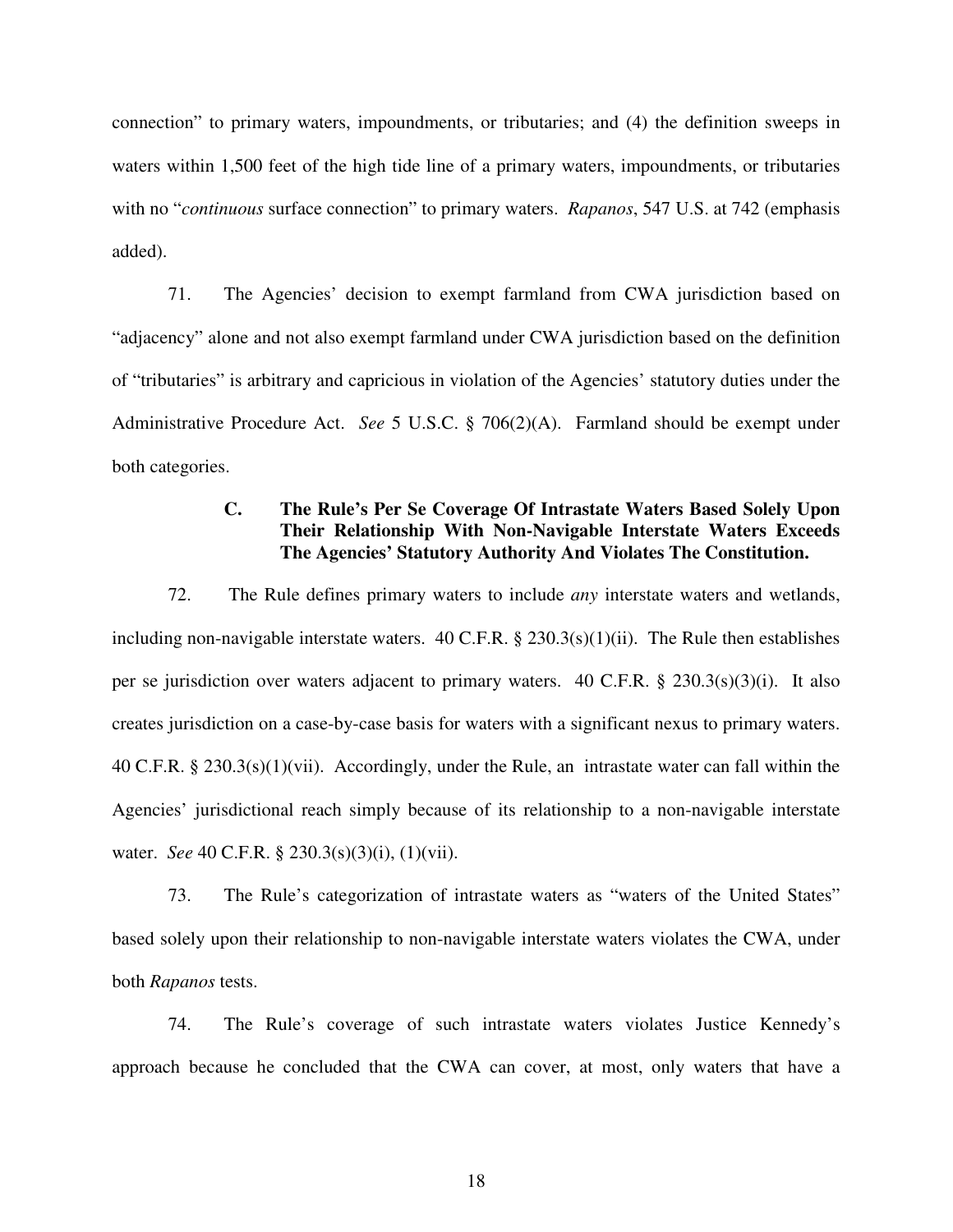"significant nexus" with "waters that are or were *navigable* in fact or that could reasonably be so made." *Rapanos*, 547 U.S. at 759 (emphasis added).

75. The Rule's coverage of such intrastate waters violates the plurality's approach because the plurality held that "a 'wate[r] of the United States'" must have some connection to "a relatively permanent body of water connected to traditional interstate *navigable* waters." *Rapanos*, 547 U.S. at 742 (emphasis added). The plurality required a jurisdictional water to have some connection to a traditional interstate navigable water. *Id.* 

# **D. The Rule's Case-by-Case Coverage Of Other Waters Exceeds The Agencies' Statutory Authority And Violates The Constitution.**

76. The Rule defines primary waters to include "all waters which are currently used, were used in the past, or may be susceptible to use in interstate or foreign commerce" as well as "[a]ll interstate waters, including interstate wetlands" and "the territorial seas." 40 C.F.R.  $§ 230.3(s)(1)(i).$ 

77. The Rule then permits the Agencies to exercise authority on a case-by-case basis over a water not covered by any other part of the Rule—*i.e.*, not already included in a per se category or specifically exempted—that, alone or in combination with other waters in these categories within the watershed that drains into the nearest primary water, are deemed to have a significant nexus to a primary water.  $40$  C.F.R. §  $230.3(s)(1)(vii)$ .

78. Specifically, the Rule includes within federal jurisdiction, on a case-by-case basis, "all waters [at least partially] located within the 100-year floodplain of a" primary water that has a significant nexus with a primary water. 40 C.F.R. §  $230.3(s)(3)(viii)$ . It further includes, on a case-by-case basis, "all waters [at least partially] located within 4,000 feet of the high tide line or ordinary high water mark of a" primary water, impoundment, or tributary that has a significant nexus to a primary water. *Id.*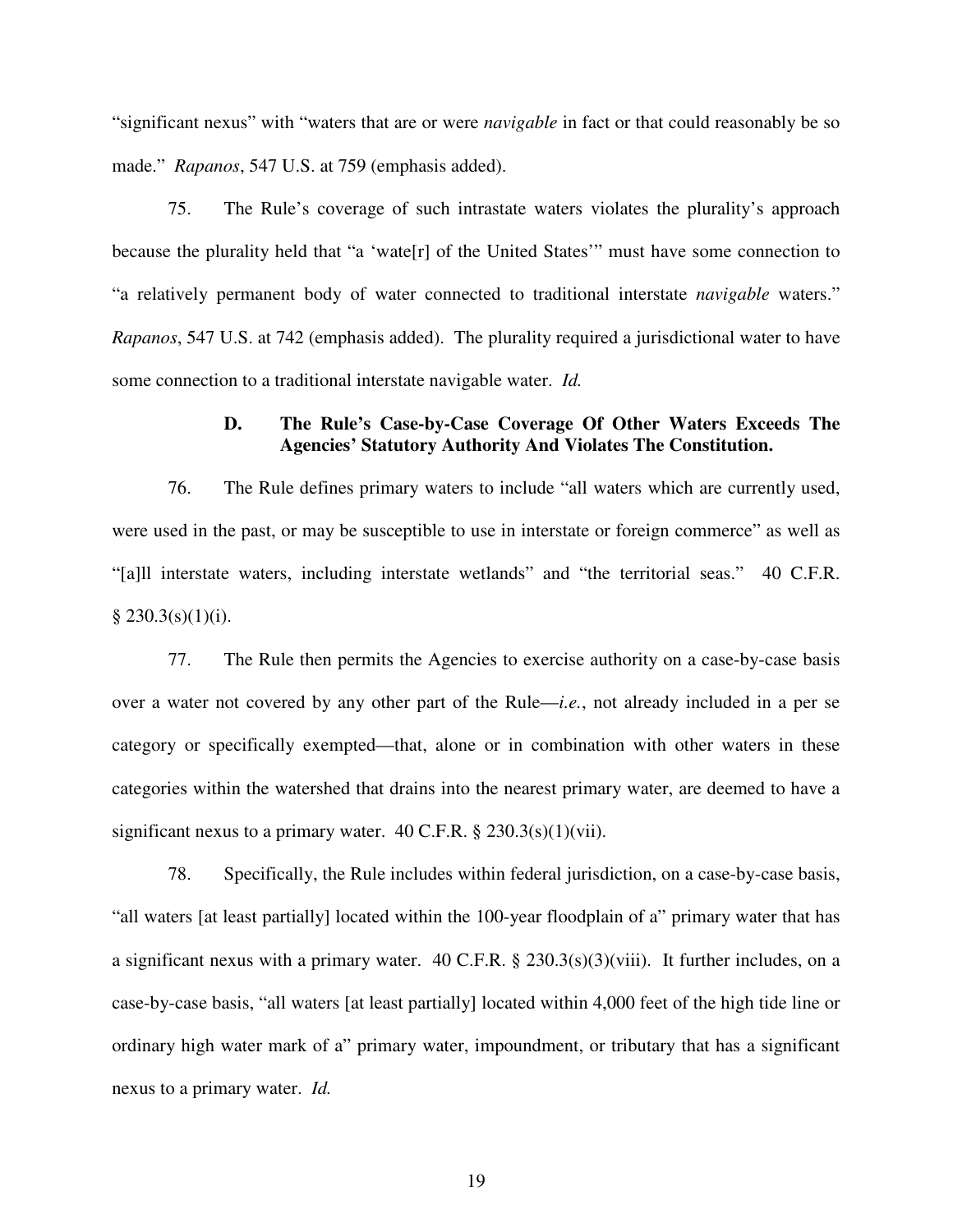79. The test the Agencies will apply under the Rule is whether "similarly situated waters in the region" "significantly affect[] the chemical, physical, *or* biological integrity" of a primary water. 40 C.F.R.  $\S$  230.3(s)(3)(v) (emphasis added). "Region" is defined as "the watershed that drains to the nearest [primary water]."  $40$  C.F.R. § 230.3(s)(3)(v). The Rule then defines "significant nexus" as "significantly affect[ing] the chemical, physical, *or* biological integrity" of a primary water. 40 C.F.R. § 230.3(s)(3)(v) (emphasis added). "Significant" means "more than speculative or insubstantial."  $40$  C.F.R. §  $230.3(s)(3)(v)$ .

80. This case-by-case approach violates the CWA, under both *Rapanos* tests.

81. The Rule's coverage of "similarly situated waters" that "significantly affect[] the chemical, physical, or biological integrity" of a primary water violates Justice Kennedy's test because Justice Kennedy would only permit the Agencies to assert jurisdiction over a water that "significantly affect[s] the chemical, physical, *and* biological integrity of other covered waters." *Rapanos*, 547 U.S. at 717. (emphasis added). In addition, Justice Kennedy's test would not permit aggregation of waters across amorphous "region[s]," as the Rule asserts the Agencies will do. 40 C.F.R. § 230(s)(3)(v); *see also Jones Creek*, 2015 WL 1541409, at \*26–28.

82. The Rule's coverage of "similarly situated waters" that "significantly affect[] the chemical, physical, or biological integrity" of a primary water violates the plurality's test because this coverage would include numerous intrastate waters without a "continuous surface connection" to a primary water. *Rapanos*, 547 U.S. at 742; 40 C.F.R. § 230(s)(3)(v).

# **V. The Rule Harms The States Of Georgia, West Virginia, Alabama, Florida, Kansas, Kentucky, South Carolina, Utah, and Wisconsin.**

83. The Rule expands the number of jurisdictional waters beyond EPA and the Corps' practices prior to the Rule—practices based upon the Agency's 2008 guidance document.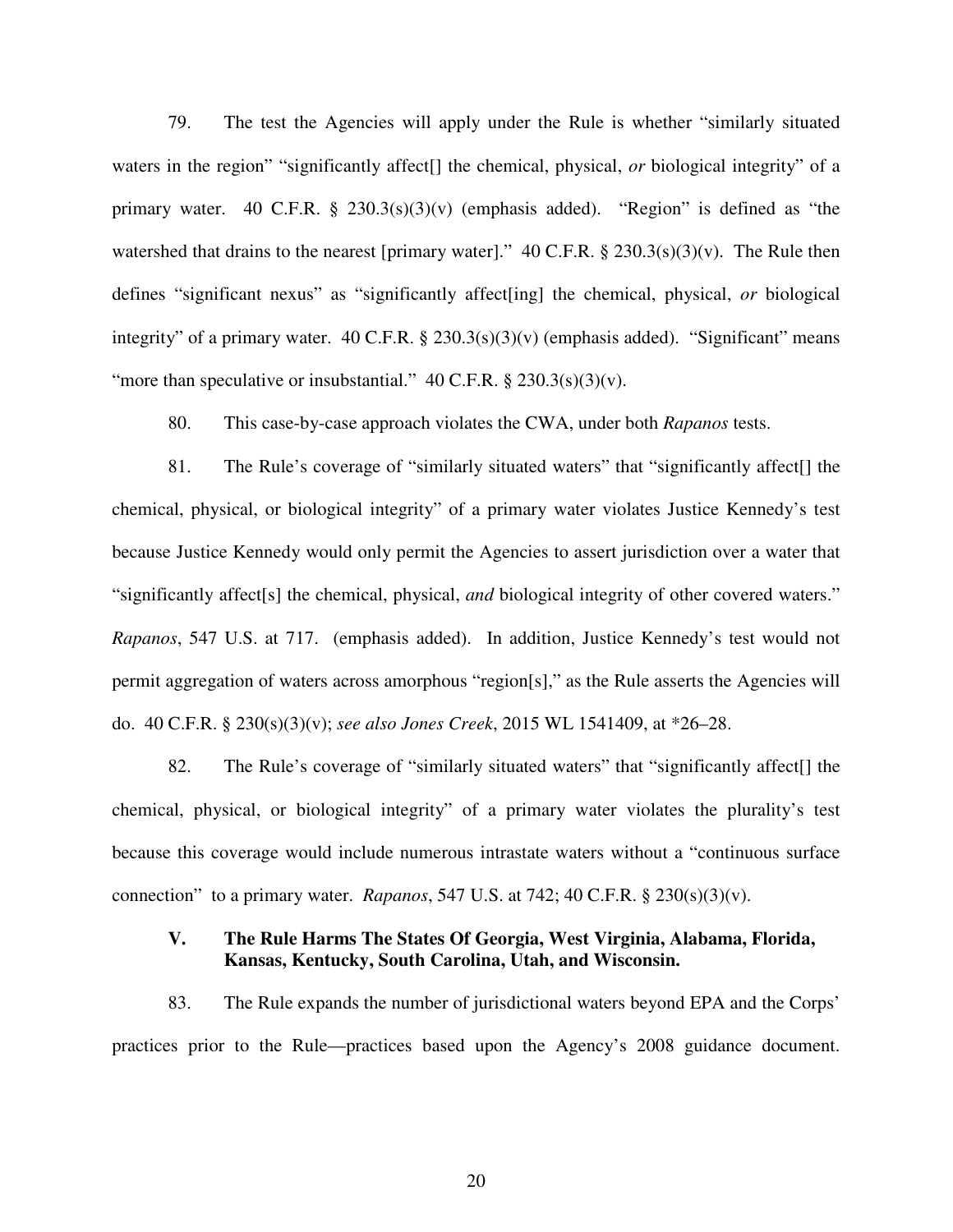Notably, the guidance document itself asserted jurisdiction that was beyond the Agencies' statutory and constitutional authority, and has been repeatedly subject to case-by-case challenge.

84. EPA concedes, as it must, that the Rule includes more waters than the Agencies' prior practice under the 2008 guidance. 80 Fed. Reg. 37,101 (June 29, 2015). The Agencies estimated the Proposed Rule would increase federal jurisdiction compared to prior practice by 2.7 percent. U.S. Evntl. Prot. Agency & U.S. Army Corps of Eng'rs, Economic Analysis of Proposed Revised Definition of Waters of the United States 12 (2014). The Agencies project a greater increase in federal jurisdiction under the Final Rule at 2.84 to 4.65 percent. 80 Fed. Reg. 37,101 (June 29, 2015).

85. The Rule reaches more broadly than the guidance in several ways. It includes as primary waters all interstate waters and wetlands, rather than the smaller set of navigable waters. Correspondingly, more waters are connected to a primary water and thereby fall into the adjacent waters and other waters categories. *See* U.S. Envtl. Prot. Agency & U.S. Army Corps of Eng'rs, Clean Water Act Jurisdiction Following the U.S. Supreme Court's Decision in *Rapanos v. United States* & *Carabell v. United States* 1 (Dec. 2, 2008). The Rule also includes tributaries with any flow rather than the guidance's more limited coverage of only tributaries "that flow year-round or have continuous flow at least seasonally." *Id.* The Rule also sweeps in wetlands abutting a pond or lake's ordinary high water mark rather than only wetlands adjacent to or abutting a navigable water or non-navigable tributary. *Id.*

86. As a result, the Rule imposes numerous significant and immediate costs upon the States.

87. The CWA requires the States to enact Water Quality Standards ("WQS") for waters within the definition of "waters of the United States" and to revise the WQS as necessary.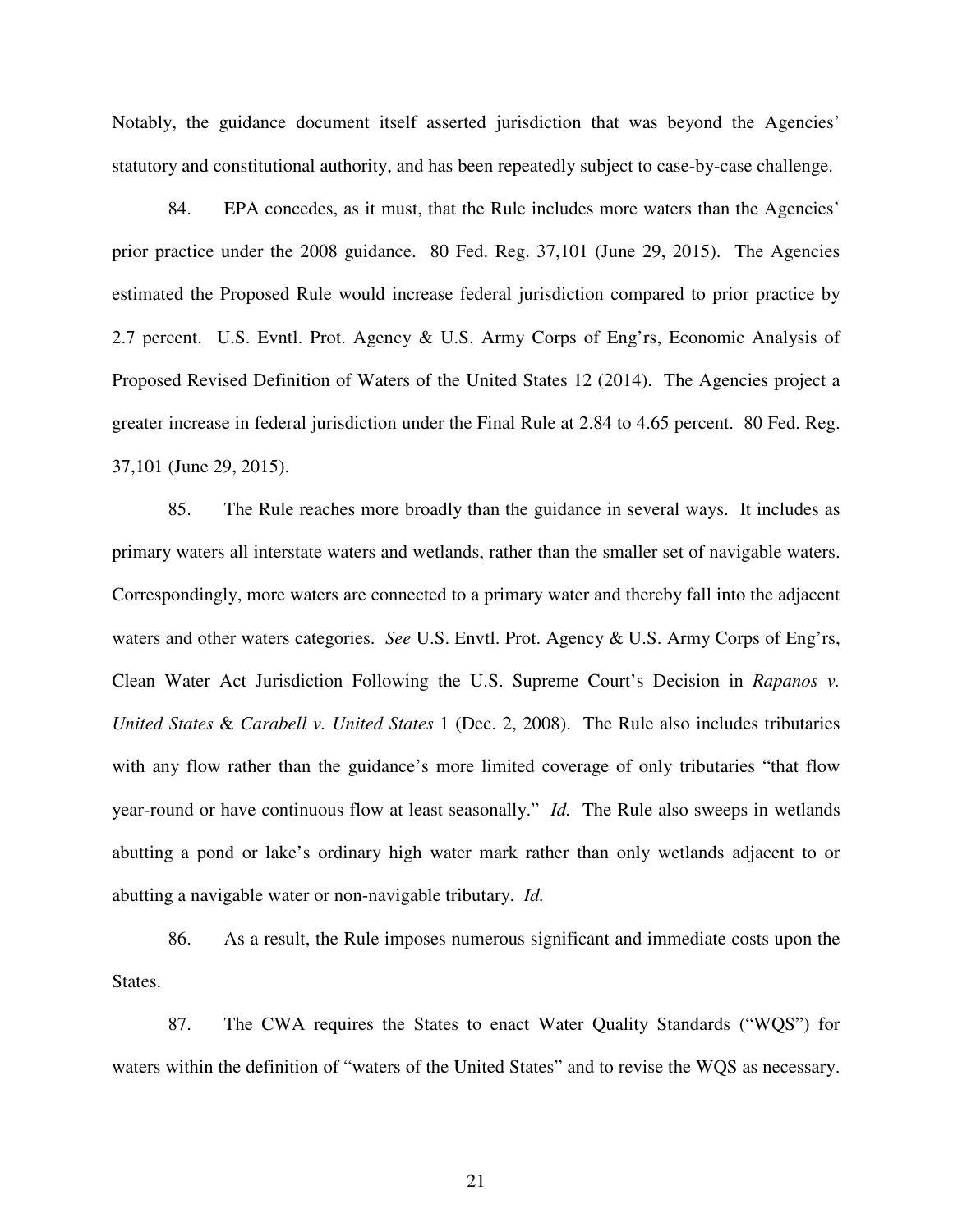33 U.S.C. § 1311(b)(1)(C), § 1313(e)(3)(A); 40 C.F.R. §§ 130.3, 131.3(i), .4(a). For waters that fail to meet the WQS, States must set pollution limits, called Total Maximum Daily Loads ("TMDL") and apply the TMDL to the State's water quality management plan and NPDES permitting program. 40 C.F.R. § 130.7. States develop WQS for categories of waters. U.S. Envtl. Prot. Agency & U.S. Dep't of the Army, Economic Analysis of EPA-Army Clean Water Rule 15 (2015). Because the Rule increases the number of waters subject to the CWA, the States must immediately determine which waters were added to the Agencies' jurisdiction and decide if current WQS apply to these additional waters. 33 U.S.C.  $\S$  1313(c)(4)(B).

88. If current WQS do not apply for particular waters, the State then must issue new WQS or else accept EPA's WQS. 33 U.S.C. § 1313(c)(4). If the State allows a WQS to become non-compliant with the CWA, EPA's duty to establish a WQS for the State is triggered. 33 U.S.C. § 1313(c)(4)(B). The State must also issue a TMDL in the case of non-compliant waters. 40 C.F.R. § 130.7. The process of implementing these changes is expensive and places a significant strain on limited state resources.

89. The CWA also requires the States to prepare and submit to the EPA a biennial water quality report describing "the water quality of all navigable waters in such State" and analyzing the extent to which individual waters support wildlife populations and recreational activities. 33 U.S.C. § 1315(b)(1)(A). The Rule places more water bodies within the definition of "navigable waters," and therefore, requires the States to conduct more water quality assessments at significant expense.

90. In addition, the Rule has a significant effect on the States' administration of the NPDES permitting program. *See* 33 U.S.C. § 1342; U.S. Envtl. Prot. Agency, Specific State Program Status, http://water.epa.gov/polwaste/npdes/basics/upload/State\_NPDES\_Prog\_Auth.pd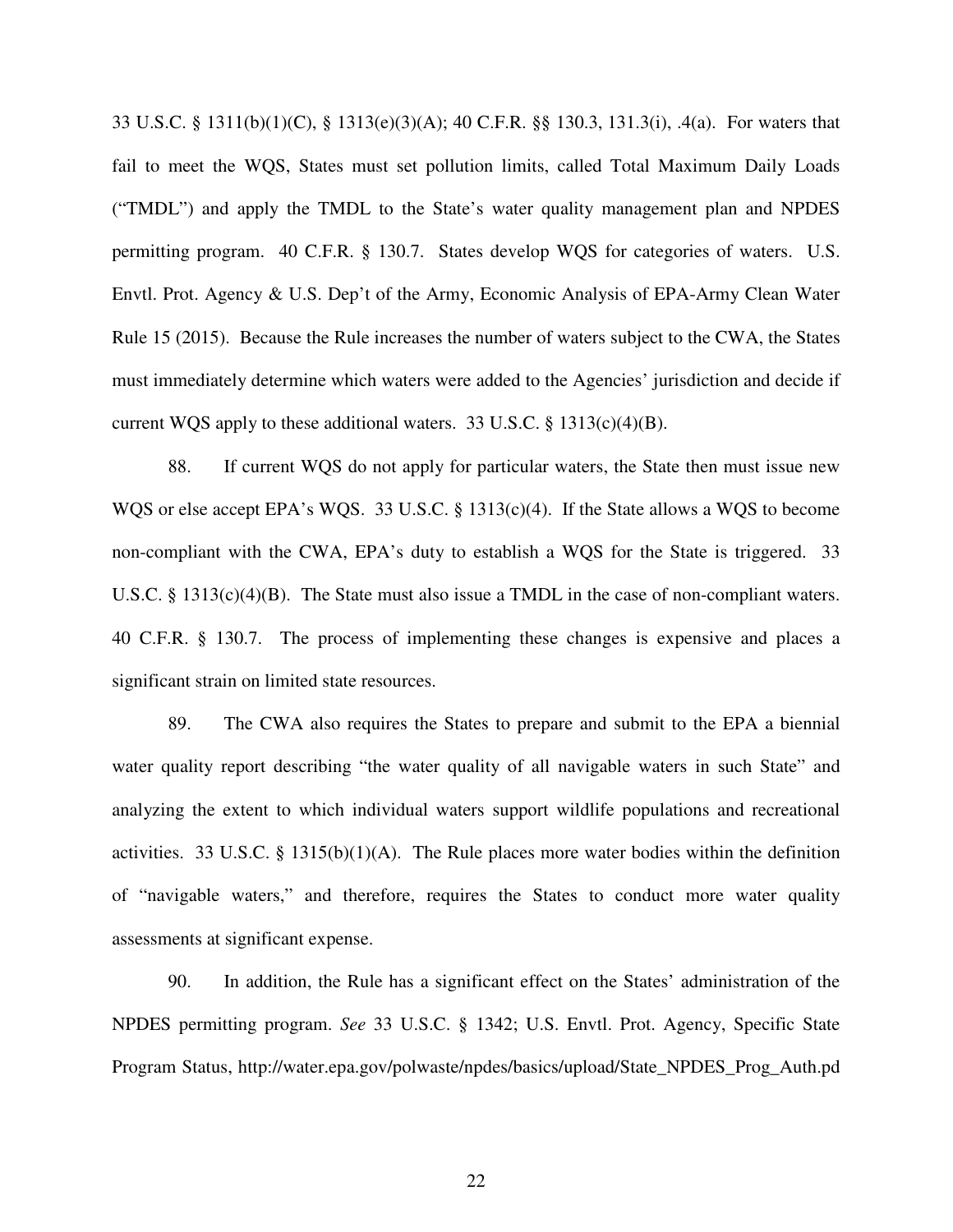f (last visited May 28, 2015). The States will receive additional federally-mandated NPDES permit applications for discharging pollutants into waters now federally regulated as a result of the Rule. 33 U.S.C. §§ 1311, 1342. The States will then be required to process these additional federally-mandated Clean Water Act permit applications.

91. And finally, the CWA requires all federal permit applicants to obtain a state certification from the State in which the proposed discharge will occur. 33 U.S.C. § 1341. The Rule expands the number of activities requiring a permit, and thus, the number of permit applicants seeking certifications from the States.

92. The Rule will also harm the States in their capacity as owners and regulators of the waters and lands of their State. For example, Georgia law provides that, "[t]he people of the State of Georgia are dependent upon the rivers, streams, lakes, and subsurface waters of the state for public and private water supply and for agricultural, industrial, and recreational uses." O.C.G.A. § 12-5-21(a). The law goes on to declare as State policy that "the water resources of the state shall be utilized prudently for the maximum benefit of the people, in order to restore and maintain a reasonable degree of purity in the waters of the state and an adequate supply of such waters, and to require where necessary reasonable usage of the waters of the state." *Id.* In connection with these statutes, the State has enacted a range of laws regulating the State's waters. *See generally* O.C.G.A. § 12-5-20 *et seq*.

93. West Virginia law provides that "[t]he waters of the State of West Virginia are claimed as valuable public natural resources held by the state for the use and benefit of its citizens." W. Va. Code § 22-26-3. Consistent with this statutory mandate, the State of West Virginia directly owns many waters and lands. The State of West Virginia also has a statutory duty to "manage and protect its waters effectively for present and future use and enjoyment and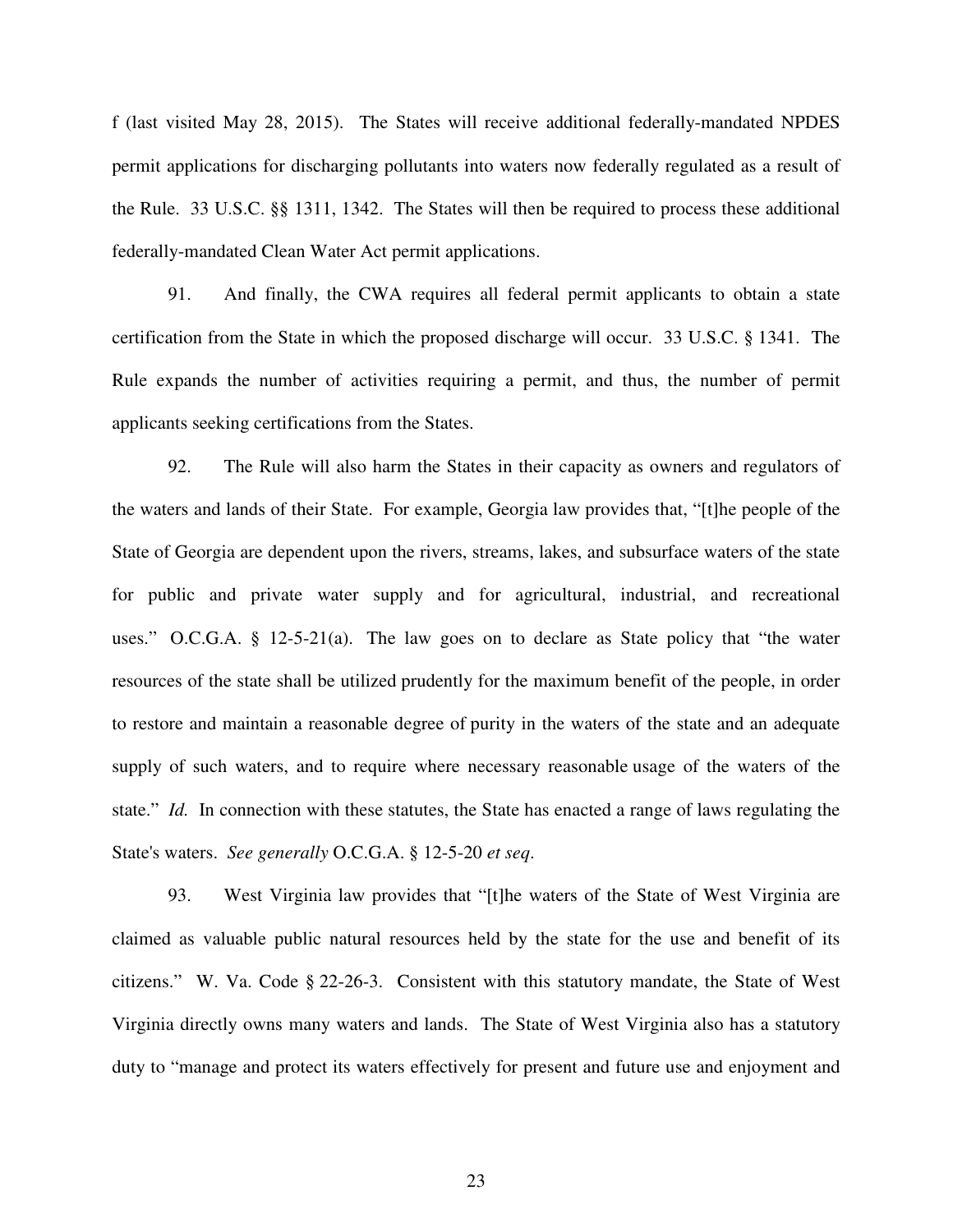for the protection of the environment." *Id.* The State has carried out this statutory duty diligently, by enacting numerous laws to protect the State's waters, both on public and on private lands. *See generally* W. Va. Code §§ 22-11-1 to -15.

94. Alabama law provides that all "waters of the state, whether found on the surface of the ground or underneath the surface of the ground, are among the basic resources of the State of Alabama" and should be "conserved and managed to enable the people of this state to realize the full beneficial use thereof and to maintain such water resources for use in the future." Ala. Code § 9-10B-2(1), (3). In keeping with this mandate, the State of Alabama has a statutory duty to "provide for the prevention, abatement and control of new or existing water pollution." Ala. Code § 22-22-2.

95. Kentucky law provides that "water occurring in any stream, lake, ground water, subterranean water or other body of water in the Commonwealth which may be applied to any useful and beneficial purpose is hereby declared to be a natural resource and public water of the Commonwealth and subject to control or regulation for the public welfare." Ky. Rev. Stat. Ann. § 151.120(1). The Commonwealth of Kentucky has the statutory duty to "promote and to regulate the conservation, development, and most beneficial use of the water resources." Ky. Rev. Stat. Ann. § 151.110(1)(a).

96. Utah law provides that: "All waters in this state, whether above or under the ground, are hereby declared to be the property of the public, subject to all existing rights to the use thereof." Utah Code Ann. § 71-1-1(1). Consistent with this statutory provision, the State of Utah directly owns many waters and lands. The State of Utah also has a statutory duty to productively use this property for the public good, as its "Legislature shall govern the use of public water for beneficial purposes, as limited by constitutional protections for private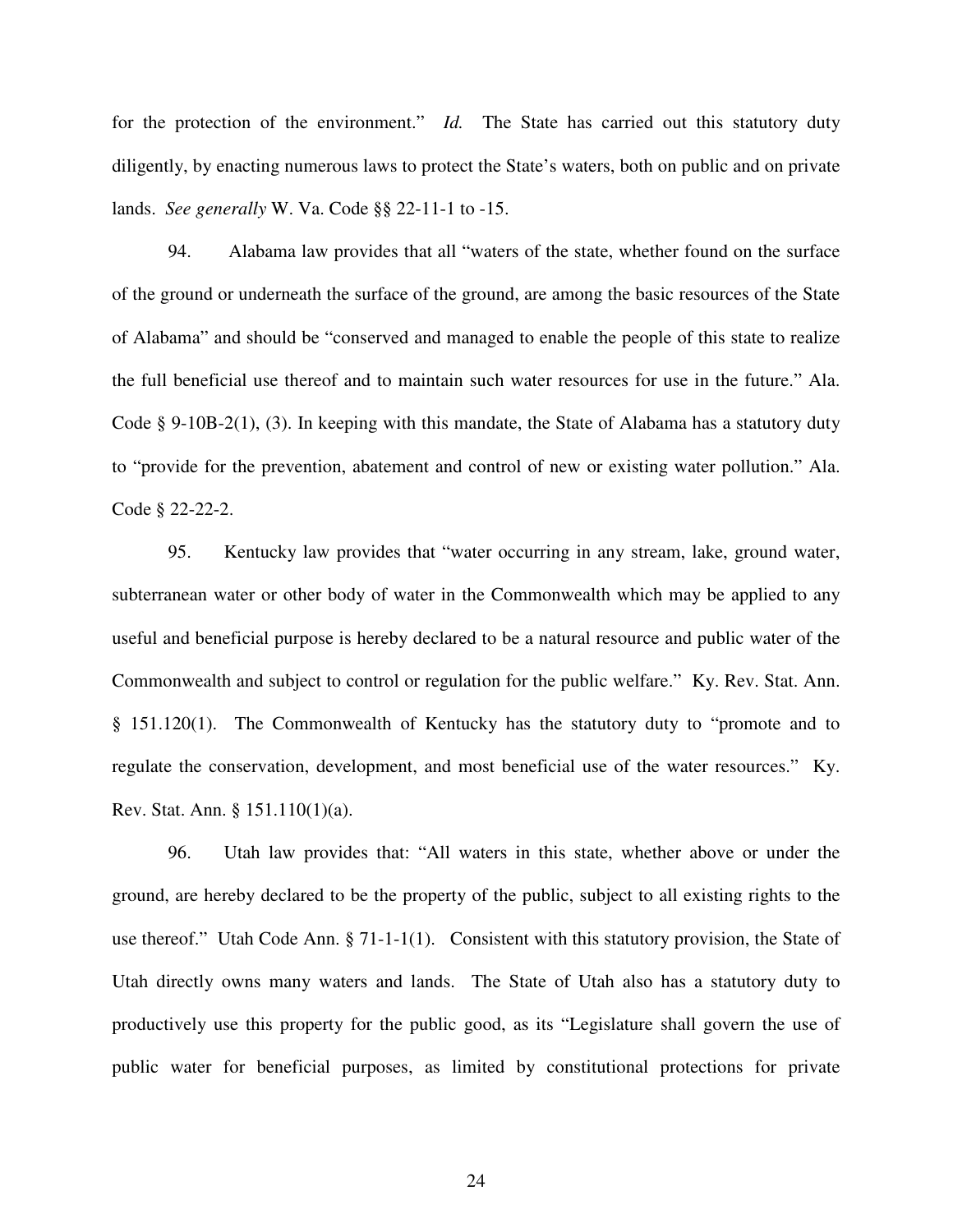property." *Id*. § 71-1-1(3). The State has carried out this statutory duty diligently, by enacting numerous laws to protect the State's waters, both on public and on private lands. *See generally* Utah Code Ann. § 71-1-1 *et seq*.

97. The States' use and management of the waters and lands they own directly will now be subject to greater federal regulation under the Agencies' expanded jurisdiction under the Rule. If a water or moist land falls within the Agencies' jurisdiction, any discharges into that water or sometimes wet land will now require a discharge permit under federal standards. *See* 33 U.S.C. §§ 1311(a), 1342, 1344, 1362(12).

98. Moreover, any Georgia, West Virginia, Alabama, Florida, Kansas, Kentucky, South Carolina, Utah, and Wisconsin laws that applied to previously non-covered waters may now be preempted by the CWA with respect to those waters.

99. The Rule's displacement of state authority over water or sometimes wet land imposes harm upon the States, which can be remedied by an order from this Court. *See, e.g.*, *Massachusetts v. EPA*, 549 U.S. 497, 519 (2007) ("That Massachusetts does in fact own a great deal of the 'territory alleged to be affected' only reinforces the conclusion that its stake in the outcome of this case is sufficiently concrete to warrant the exercise of federal judicial power."); *Wyoming v. Hoffman*, 423 F. Supp. 450, 453 (D. Wyo. 1976) ("[P]rior to the adoption of the challenged regulations the individual states controlled dredge and fill activities in those waters which now require Section 404 permits but which were not subject to traditional navigational servitudes. The federal government, as a result of the regulations, now assumes this authority. If a final determination finds the regulations are invalid, the State would regain its authority to regulate these activities.").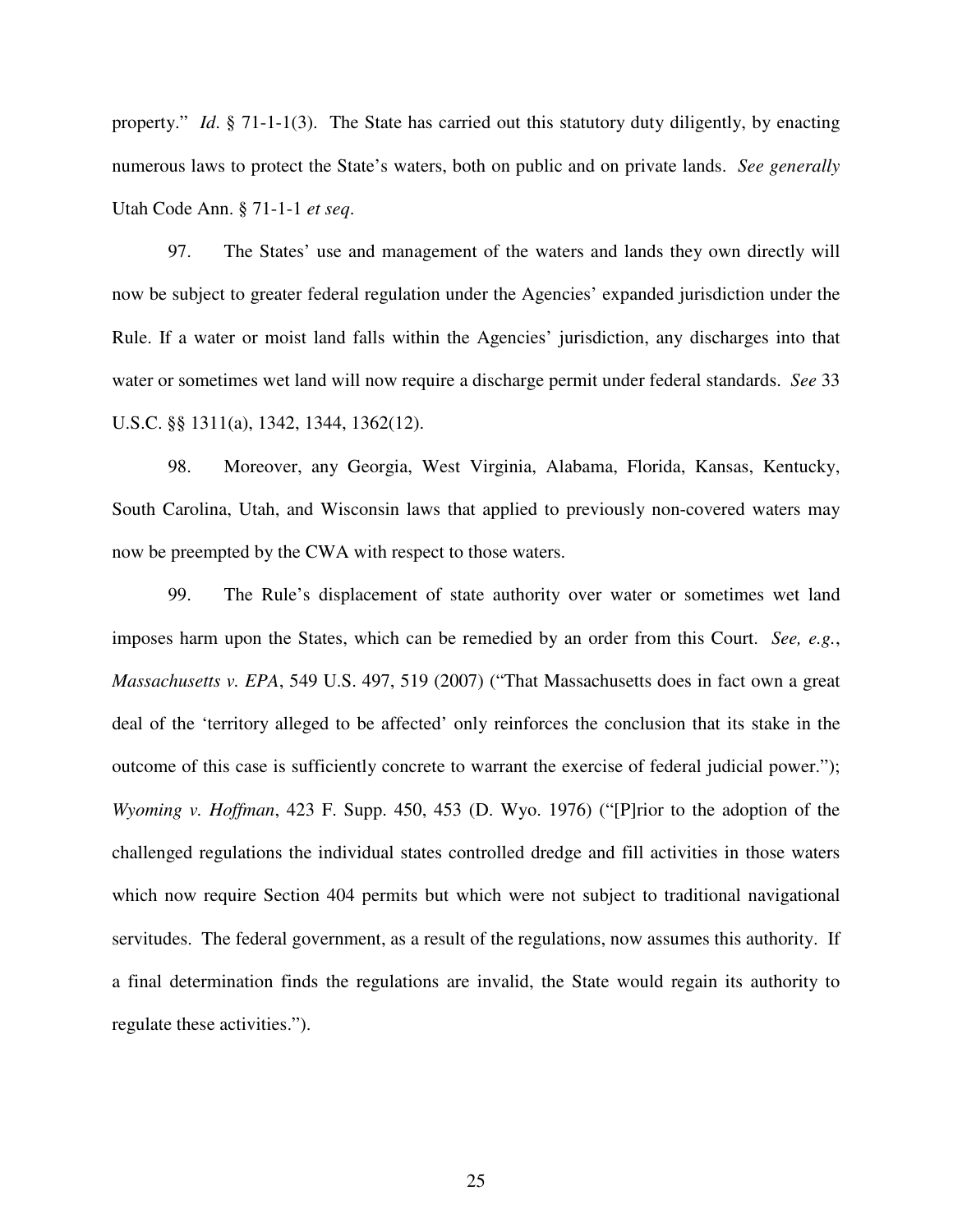100. The States are squarely within the Clean Water Act's zone of interest, given that Congress specifically instructed the Agencies to "recognize, preserve, and protect the primary responsibilities and rights of States . . . to plan the development and use . . . of land and water resources." 33 U.S.C. § 1251(b). By promulgating the Rule, the Agencies violated this statutory protection of the States' authority.

## **CLAIMS FOR RELIEF**

### **COUNT ONE:**

# **Violation of the Clean Water Act And The Administrative Procedure Act**

101. The States incorporate by reference the allegations of the preceding paragraphs.

102. All rules must be consistent with their authorizing statutes. 5 U.S.C. § 706(2)(A).

103. The Clean Water Act only authorizes the Agencies to assert jurisdiction over "navigable waters," defined as "waters of the United States." *See* 33 U.S.C. §§ 1344, 1362(7).

104. The Rule's definition of Waters of the United States is contrary to the Clean Water Act, and is arbitrary, capricious, and an abuse of the Agencies' discretion.

105. The Rule exceeds the Agencies' statutory authority by, among other things, asserting that: (1) all waters and sometimes wet lands that fall within the Rule's definition of "tributary" are per se and always within the Agencies' jurisdictional authority; (2) all waters and sometimes wet lands that fall within the Rule's definition of "adjacent waters" are per se and always within the Agencies' jurisdictional authority; (3) intrastate waters and sometimes wet lands can fall within the Agencies' jurisdictional authority based solely upon their relationship with non-navigable interstate waters; and (4) waters and sometimes wet lands that "alone or in combination with other similarly situated waters, including wetlands, located in the same region, have a significant nexus to a" primary water or "significantly affect<sup>[]</sup> the chemical, physical, or biological integrity" of a primary water are within the Agencies' jurisdictional authority.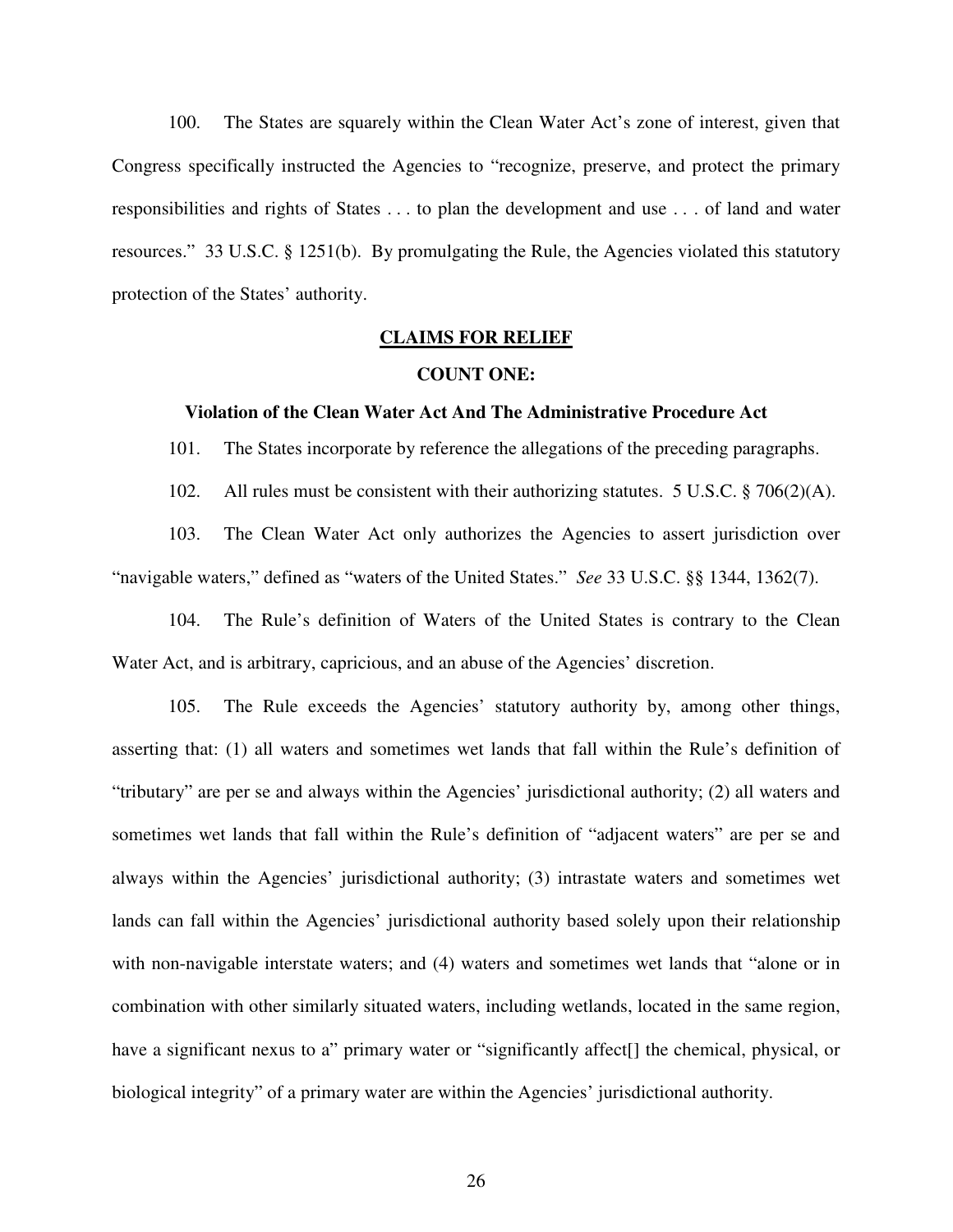106. Each of these aspects of the Rule violate both of the controlling tests announced by the Supreme Court in *Rapanos v. United States*, 547 U.S. 715 (2006).

107. Moreover, the Rule asserts authority at the outer boundaries of Congress' authority in violation of the CWA. The Supreme Court has explained that courts will not "lightly assume that Congress intended to infringe constitutionally protected liberties or usurp power constitutionally forbidden it." *Edward J. DeBartolo Corp. v. Fla. Gulf Coast Bldg. & Constr. Trades Council*, 485 U.S. 568, 575 (1988). Thus, an agency interpretation of a statute that would cause the statute to extend to the outer limits of Congress' constitutional authority is impermissible, unless Congress clearly expressed such an intention. *Id.*

108. Consistent with this principle, the Supreme Court has held that Congress did not invoke the outer bounds of its authority when it enacted the CWA. *See SWANCC*, 531 U.S. at 172. Accordingly, any interpretation of the CWA that goes to the outer bounds of that authority is unlawful under the CWA. *Id.*

109. Because the Rule exceeds the Agencies' statutory authority under the Clean Water Act, the Rule is "arbitrary, capricious, an abuse of discretion, or otherwise not in accordance with law." 5 U.S.C. § 706(2)(A).

#### **COUNT TWO:**

#### **The Rule Is Arbitrary And Capricious Under The Administrative Procedure Act**

110. The States incorporate by reference the allegations of the preceding paragraphs.

111. Rules cannot be "arbitrary, capricious, an abuse of discretion, or otherwise not in accordance with law." 5 U.S.C. § 706(2)(A). The agency must provide an internally consistent and satisfactory explanation for its actions. *Motor Vehicle Mfrs. Ass'n of the United States, Inc. v. State Farm Mut. Ins. Co.*, 463 U.S. 29, 43 (1983); *Ala. Power Co. v. F.C.C.*, 311 F.3d 1357,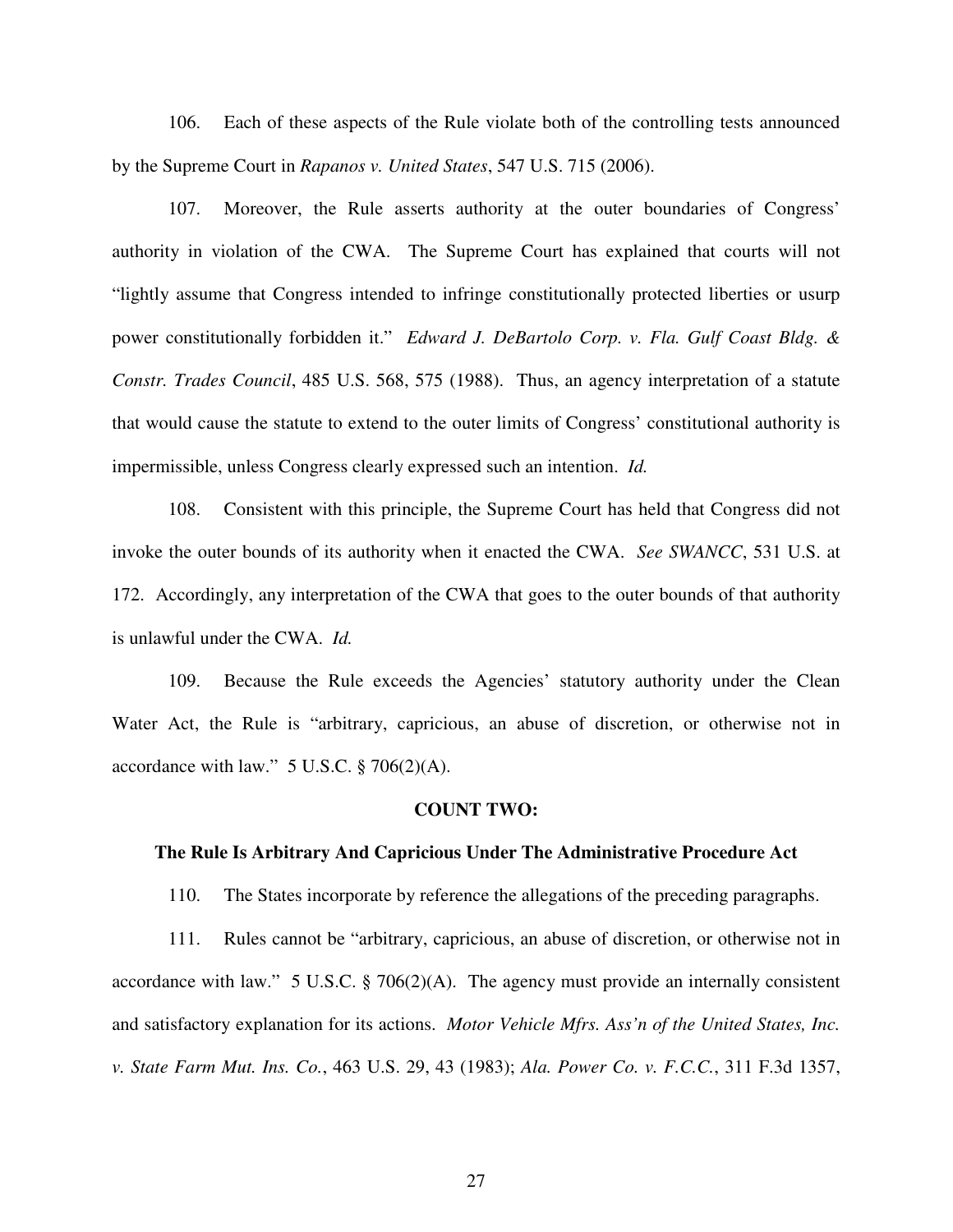1371 (11th Cir. 2002); *Gen. Chem. Corp. v. United States*, 817 F.2d 844, 846 (D.C. Cir. 1987). It must treat similar cases similarly or "provide a legitimate reason for failing to do so." *Indep. Petroleum Ass'n of Am. v. Babbitt*, 92 F.3d 1248, 1258 (D.C. Cir. 1996).

112. The Rule is arbitrary and capricious in asserting that: (1) all waters and occasionally wet lands that are within the Agencies' definition of "tributaries" are per se subject to the Agencies' authority; (2) all waters and occasionally wet lands that are within the Agencies' definition of "adjacent waters" are per se subject to the Agencies' authority; (3) intrastate waters and occasionally wet lands are subject to the Agencies' authority based on their connection to interstate waters; and (4) waters and occasionally wet lands that "alone or in combination with other similarly situated waters, including wetlands, located in the same region, have a significant nexus to a" primary water or "significantly affect<sup>[]</sup> the chemical, physical, or biological integrity" of a primary water are within the Agencies' regulatory authority. 40 C.F.R.  $§$  230.3(s)(3)(v).

113. Each of these aspects of the Rule is arbitrary and capricious.

114. Also, the Rule exempts "waters being used for established normal farming, ranching, and silviculture activities" from the "adjacent waters" category of per se "waters of the United States."  $40 \text{ C.F.R. }$  §  $230.3(s)(3)(i)$ . The Agencies explain that the exception is based on the Agencies' belief that jurisdictional determinations for farmland "should be made based on a case-specific basis instead of by rule." 80 Fed. Reg. 37,080 (June 29, 2015). Yet, the Rule does not exempt waters subject to farming activities from the per se "tributaries" category. *See* 40 C.F.R. § 230.3(s)(1)(v). The Agencies provide no explanation for this irrationally more harsh treatment of tributaries located on farm lands.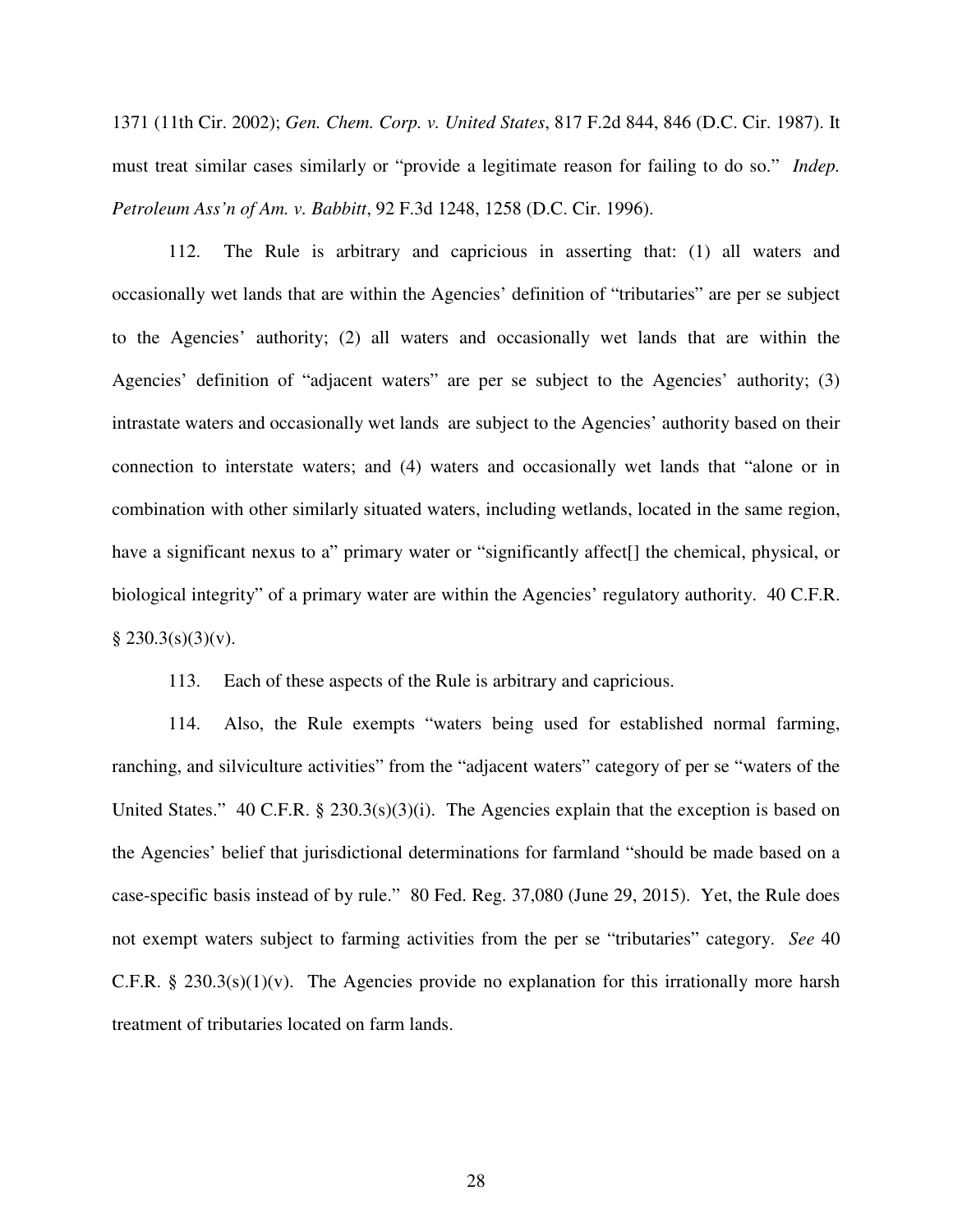115. The Rule is thus "arbitrary, capricious, an abuse of discretion, or otherwise not in accordance with law."  $5$  U.S.C.  $\S$  706(2)(A).

## **COUNT THREE:**

# **The Rule Renders The Clean Water Act In Excess Of Congress's Powers Under The Commerce Clause**

116. The States incorporate by reference the allegations of the preceding paragraphs.

117. The Constitution grants to Congress the power "to regulate Commerce with foreign Nations, and among the several states." U.S. Const. art. I, § 8.

118. The Rule's assertion of jurisdiction—if it were adopted as the new meaning of the CWA—would exceed Congress' authority under the Commerce Clause because the Rule claims that: (1) all waters and sometimes wet lands that fall within the Rule's definition of "tributary" are per se and always under federal authority; (2) all waters and sometimes wet lands that fall within the Rule's definition of "adjacent waters" are per se and always under federal authority; (3) intrastate waters and sometimes wet lands can fall within the Agencies' jurisdictional authority based solely upon their relationship with non-navigable interstate waters; and (4) waters and sometimes wet lands that "alone or in combination with other similarly situated waters, including wetlands, located in the same region, have a significant nexus to a" primary water or "significantly affect<sup>[]</sup> the chemical, physical, or biological integrity" of a primary water are under federal authority.

119. The Rule thus renders the Clean Water Act in excess of Congress' authority under the Commerce Clause. Accordingly, the Rule is "arbitrary, capricious, an abuse of discretion, or otherwise not in accordance with law."  $5 \text{ U.S.C.}$  § 706(2)(A).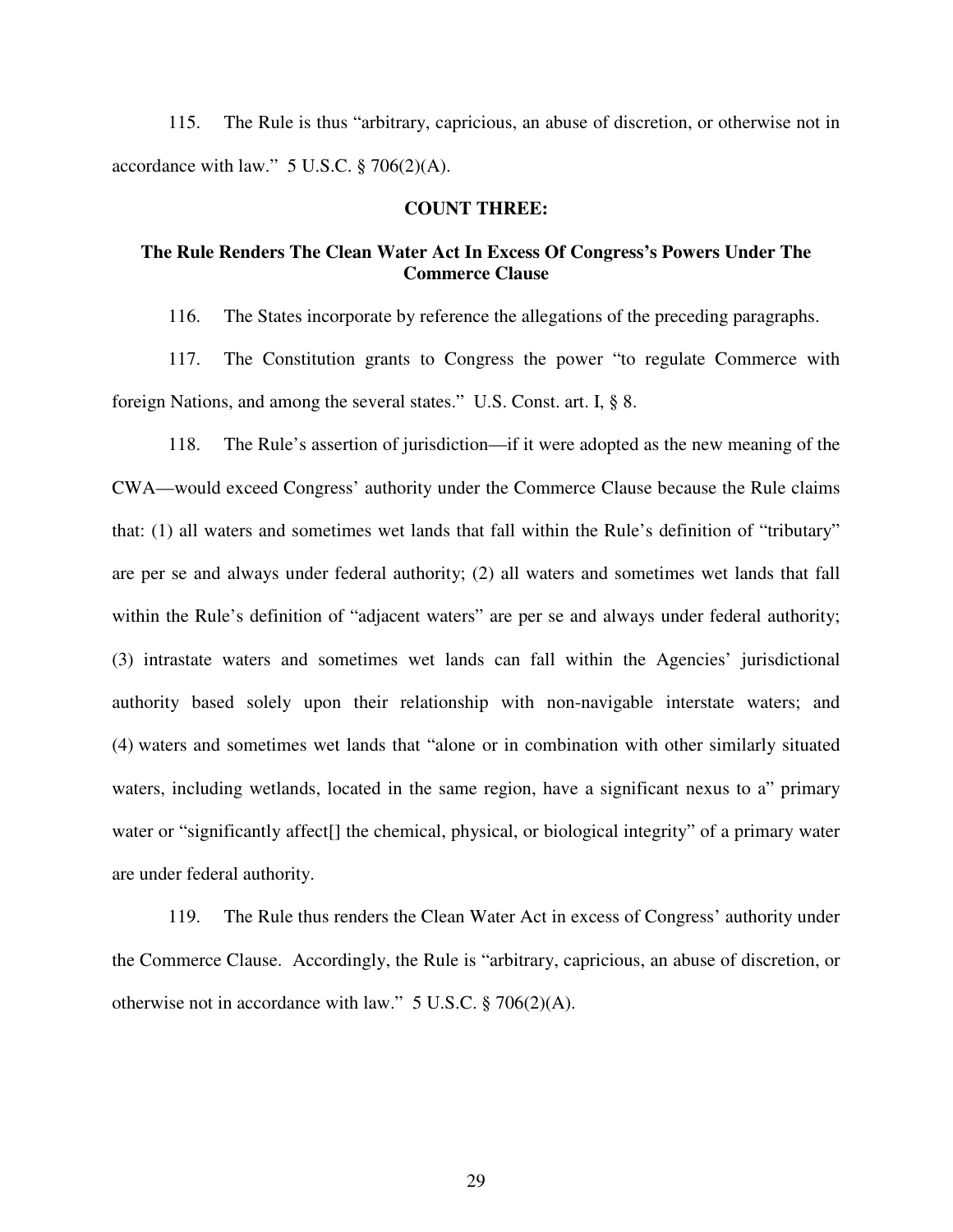#### **COUNT FOUR:**

#### **Violation Of State Sovereignty Under The Tenth Amendment**

120. The States incorporate by reference the allegations of the preceding paragraphs.

121. Under the Tenth Amendment, "[t]he powers not delegated to the United States by the Constitution . . . are reserved to the States respectively, or the people." U.S. Const. amend. X.

122. Among the rights and powers reserved to the States under the Tenth Amendment is the authority to regulate intrastate land use and water resources. *SWANCC*, 531 U.S. at 174 (quoting *Hess v. Port Auth. Trans-Hudson Corp.*, 513 U.S. 30, 44 (1994) ("regulation of land use [is] a function traditionally performed by local governments")).

123. In the CWA, Congress expressed its intention to honor this constitutionally mandated primacy of the States over intrastate waters and lands, instructing the Agencies to "recognize, preserve, and protect the primary responsibilities and rights of States . . . to plan the development and use . . . of land and water resources. . . ." 33 U.S.C. § 1251(b).

124. By adopting the Rule, the Agencies violated the States' Tenth Amendment rights, as recognized by the CWA, by asserting jurisdiction over extremely wide swaths of intrastate waters and lands.

125. Specifically, the Rule's assertion of jurisdiction violates the States' Tenth Amendment rights because the Rule claims that: (1) all waters and sometimes wet lands that fall within the Rule's definition of "tributary" are per se and always under federal, not state, authority; (2) all waters and sometimes wet lands that fall within the Rule's definition of "adjacent waters" are per se and always under federal, not state, authority; (3) intrastate waters and sometimes wet lands can fall under federal, not state, authority based solely upon their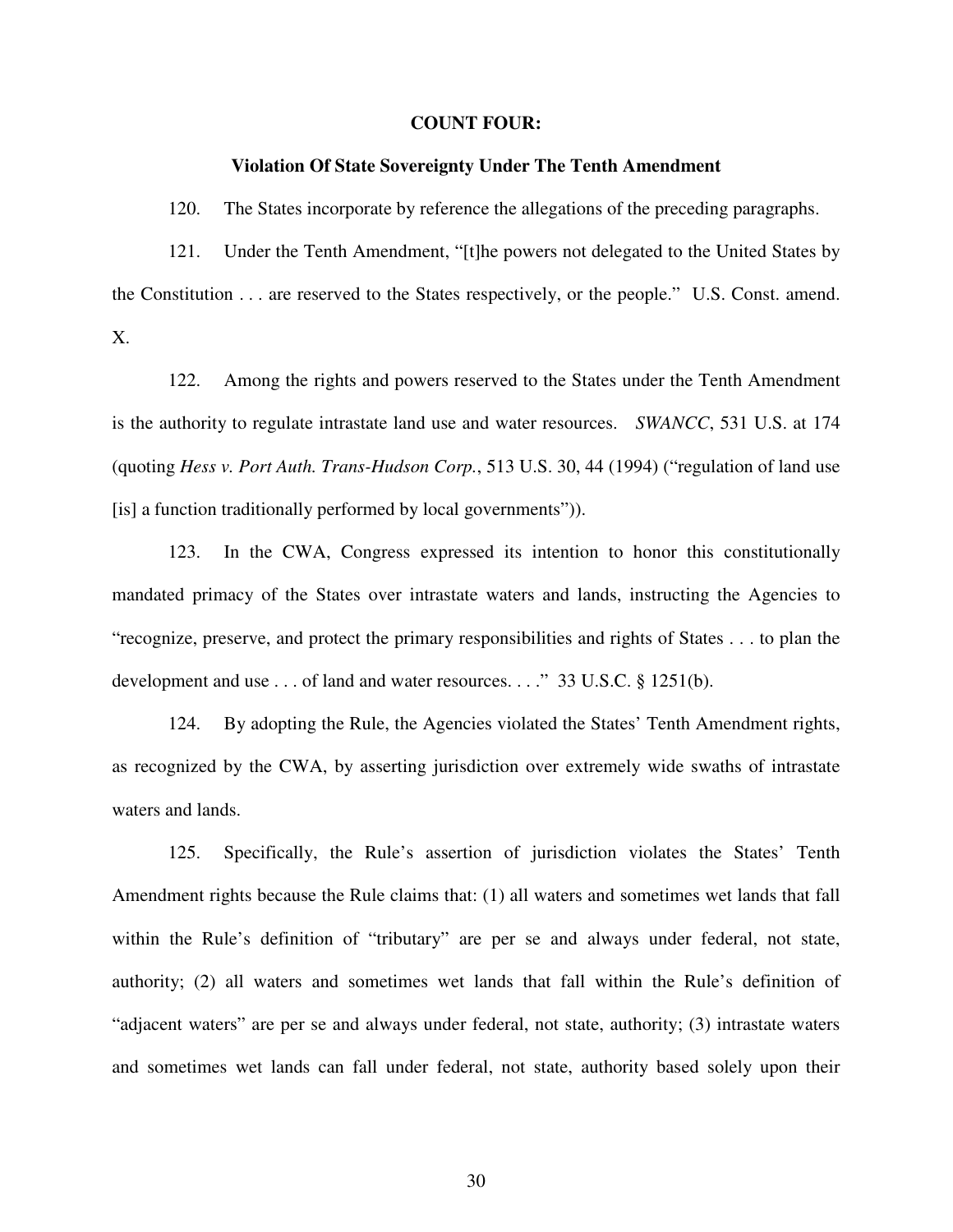relationship with non-navigable interstate waters; and (4) waters and sometimes wet lands that "alone or in combination with other similarly situated waters, including wetlands, located in the same region, have a significant nexus to a" primary water or "significantly affect[] the chemical, physical, or biological integrity" of a primary water are under federal, not state, authority.

126. The Rule violates the States' Tenth Amendment rights and is thus "arbitrary, capricious, an abuse of discretion, or otherwise not in accordance with law." 5 U.S.C.  $§ 706(2)(A).$ 

### **COUNT FIVE:**

# **Violation Of The Notice And Comment Requirements Of The Administrative Procedure Act**

127. The States incorporate by reference the allegations of the preceding paragraphs.

128. The APA provides that before an agency conducts a "rulemaking," it must provide a "[g]eneral notice of proposed rule-making" and give "interested persons an opportunity to participate in the rule-making through submission of written data, views, or arguments." 5 U.S.C. § 553(b)-(c). A reviewing court shall "hold unlawful and set aside agency action, findings, and conclusions found to be . . . without observance of procedure required by law." 5 U.S.C. § 706(2)(D).

129. If a final rule is not the "logical outgrowth" of the proposed rule, the rule is invalid for a failure to provide adequate notice and opportunity to comment*. Long Island Care At Home, Ltd. v. Coke*, 551 U.S. 158, 174 (2007); *Miami-Dade Cnty. v. EPA*, 529 F.3d 1049, 1058 (11th Cir. 2008).

130. The Rule does not satisfy the logical outgrowth test because the Proposed Rule did not give interested parties sufficient notice with respect to the definition of adjacent waters and the inclusion of waters on a case-by-case basis.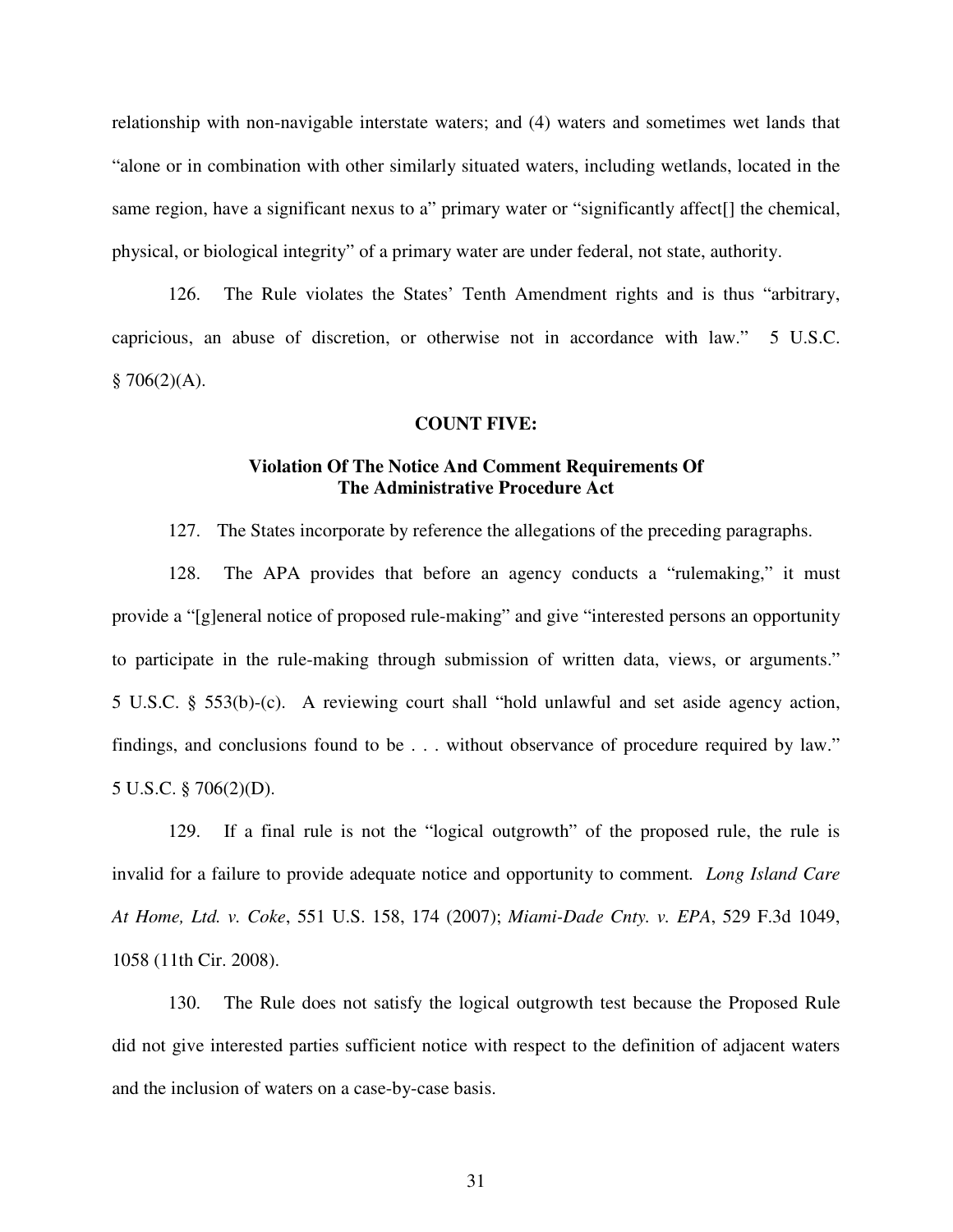131. The Proposed Rule defined "adjacent" based on the location of waters within the riparian area or floodplain, or a hydrologic connection with a primary water, impoundment, or tributary. 79 Fed. Reg. 22,269 (Apr. 21, 2014). In contrast, the Final Rule includes waters: (1) within 100 feet of a primary water, impoundment, or tributary; (2) within the 100-year floodplain and within 1,500 of the ordinary high water mark of a primary water, impoundment, or tributary; or (3) within 1,500 feet of the high tide line.  $40 \text{ C.F.R. }$  §  $230.3(s)(3)(ii)$ . The Proposed Rule did not give adequate notice to the public of the Rule's inclusion of these waters within the Agencies' jurisdiction.

132. The Proposed Rule included all waters on a case-by-case basis that are determined to have a significant nexus to a primary water. 79 Fed. Reg. 22,188, 22,269 (Apr. 21, 2014). In contrast, the Final Rule includes waters within the 100-year floodplain of a primary water; within 4,000 feet of the high tide line or ordinary high water mark of a primary water, impoundment, or tributary; or within water type categories that have a significant nexus to a primary water. 40 C.F.R.  $\S 230.3(s)(1)(viii)$ . The Final Rule's case-by-case category is also not a logical outgrowth of the Proposed Rule.

133. The Final Rule also exempts waters on farmland from the per se jurisdictional "adjacent waters" category and not from the per se jurisdictional "tributaries" category. *See* 40 C.F.R. §§ 230.3(s)(3)(i), (iii). The Rule does not satisfy the logical outgrowth test because the Proposed Rule gave no indication that the Agencies were considering treating farmland differently as between the "adjacent waters" category and the "tributaries" category.

134. The Final Rule asserts that the Agencies will use remote sensing information and historical data to identify the ordinary high water mark of a tributary and to infer flow from physical indicators of flow. 80 Fed. Reg. 37,076–77. The Rule does not satisfy the logical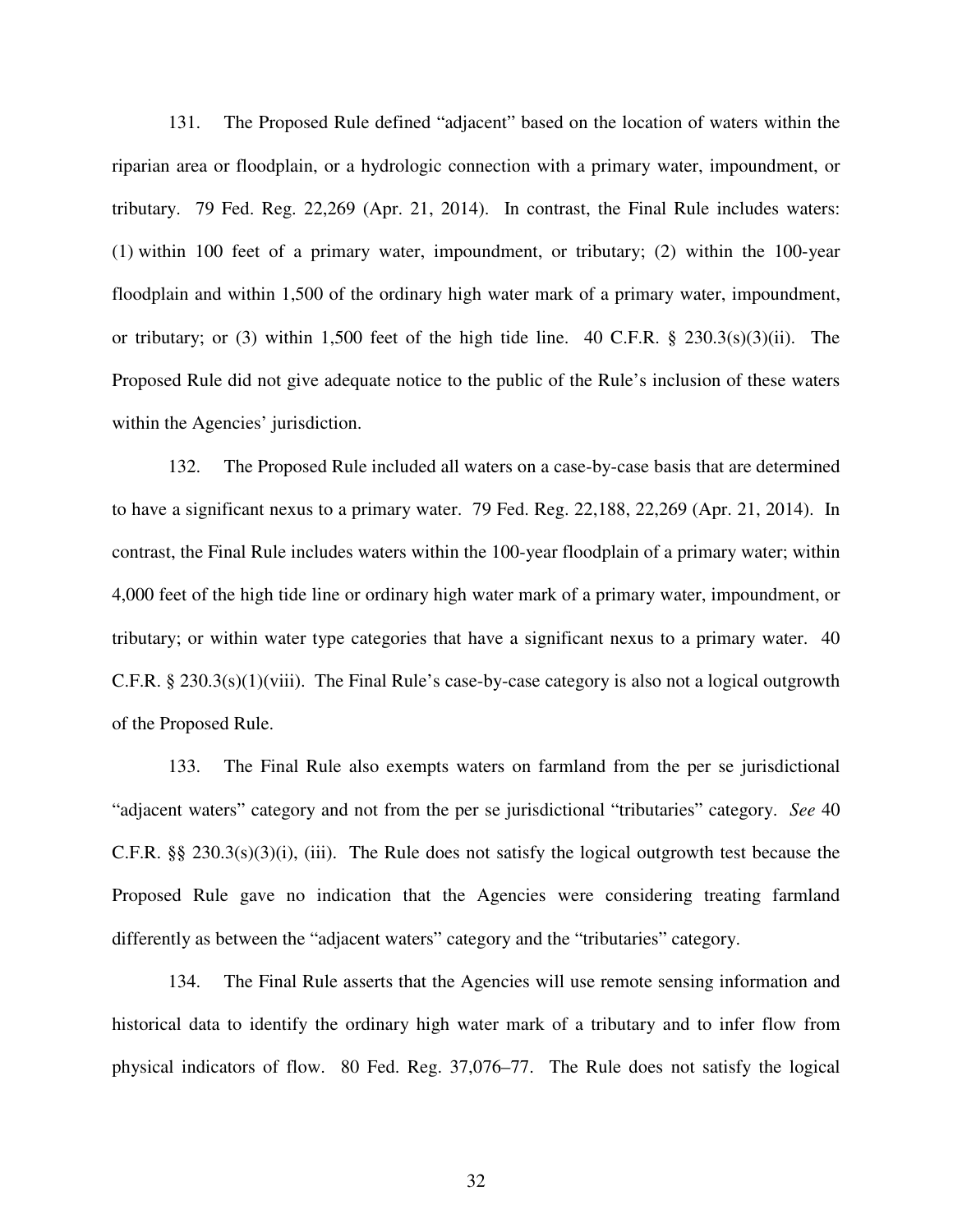outgrowth test because the Proposed Rule gave no indication that the Agencies were considering using remote sensing and historical data to identify the ordinary high water mark and to infer that a water has sufficient flow. 79 Fed. Reg. 22,188, 22,202 (Apr. 21, 2014).

135. The States are therefore entitled to relief under 5 U.S.C. §§ 702, 706(2)(A), (C), (D).

### **COUNT SIX:**

### **Claim For Injunctive Relief**

136. The States incorporate by reference the allegations of the preceding paragraphs.

137. A plaintiff must satisfy a four-factor test before a court will grant injunctive relief. A plaintiff must show: "(1) that it has suffered an irreparable injury; (2) that remedies available at law, such as monetary damages, are inadequate to compensate for that injury; (3) that, considering the balance of hardships between the plaintiff and defendant, a remedy in equity is warranted; and (4) that the public interest would not be disserved by a permanent injunction." *eBay Inc. v. MercExchange, L.L.C.*, 547 U.S. 388, 391 (2006).

138. An injunction is warranted and would serve the public interest because the Rule's expansion of federal regulatory authority over intrastate water and land resources impairs the States' ability to protect their resources in accordance with local needs, imposes significant costs on States, businesses and citizens, and introduces grievous uncertainty into land use and water management.

139. The States and their citizens will be irreparably injured by the Rule.

140. The Rule requires the States to expend resources assessing the applicability of the State's WQS to newly covered waters and potentially create new WQS or TMDL. *See* 33 U.S.C. § 1311(b)(1)(C); 40 C.F.R. § 130.7. It also requires the States to administer an expanded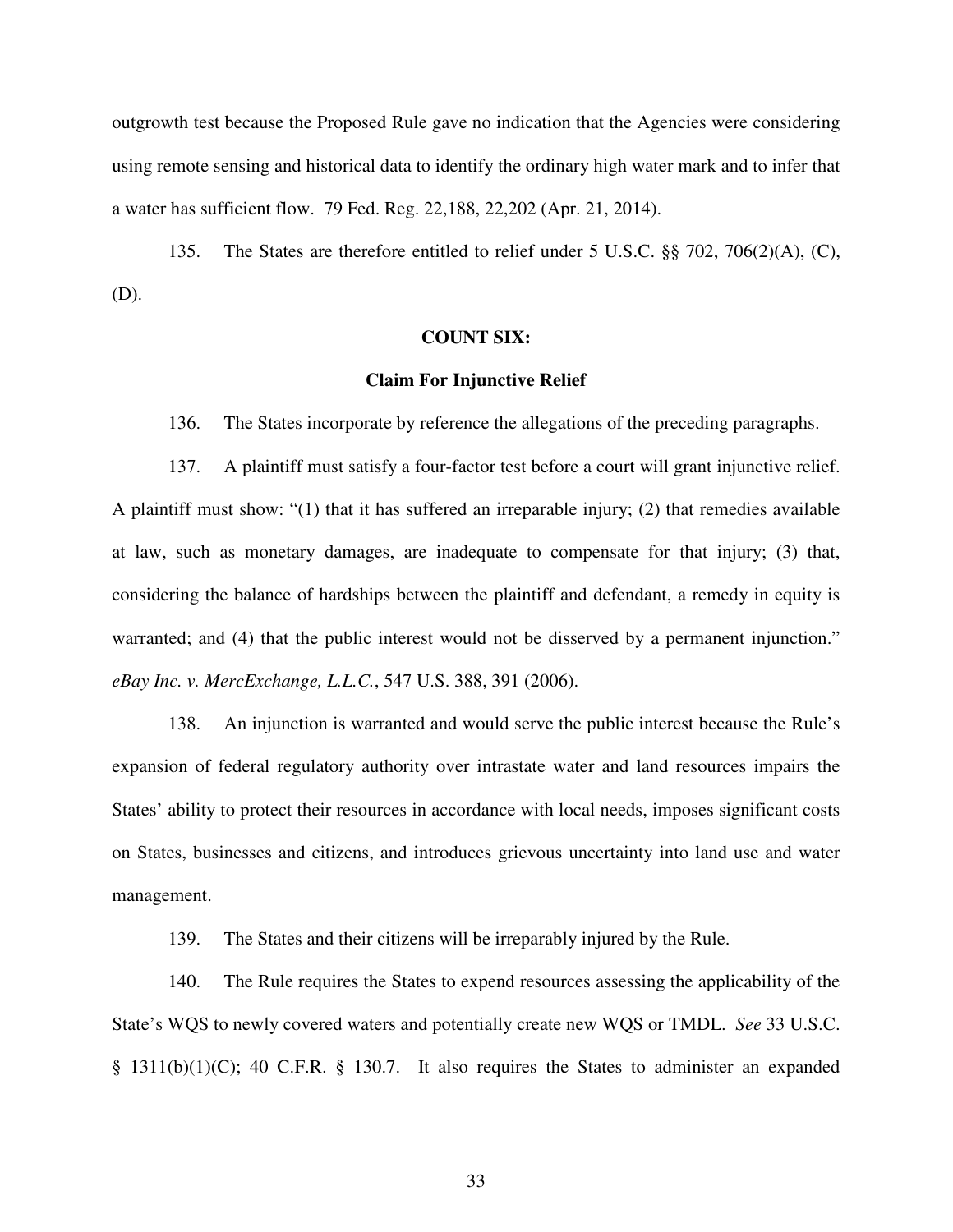NPDES permitting program and issue additional state certifications for all federal permits. *See*  33 U.S.C. §§ 1341, 1342.

141. The Rule also harms States and their citizens by transferring regulatory authority over state-owned resources to the federal government. The Rule harms the States in their capacity as sovereigns with both the right and the obligation to ensure appropriate usage of State resources. In addition, the statutory and constitutional limitations on the authority of federal agencies protect citizens from the intrusion of the federal government into areas—such as the preservation of local water and land resources—where local knowledge is critical to designing effective rules and policies. The preservation of local water and land resources is such an area. By displacing local regulatory authority, the Rule impedes, rather than advances, efforts to improve water quality throughout the country.

142. The Rule imposes numerous harms specifically on citizens. The Rule imposes costs upon citizens because individuals and businesses must obtain federal permits, through a process that can take years and cost tens or hundreds of thousands of dollars. *See* 33 U.S.C. §§ 1342, 1344 (describing the permitting process). Moreover, the Rule introduces additional uncertainty into the process by including vague definitions that fail to provide homeowners, business owners, or farmers with a clear answer as to whether a federal permit is required. Thus, citizens are unlikely to know whether a federal permit is required until EPA exercises its judgment and seeks to impose criminal or civil penalties, including fines up to \$37,500 per violation, per day. *See* 33 U.S.C. §§ 1311, 1319, 1365; 74 Fed. Reg. 626, 627 (Jan. 7, 2009).

143. The States are therefore entitled to injunctive relief under 5 U.S.C. § 702.

#### **PRAYER FOR RELIEF**

1. Wherefore, the States ask this Court to enter an order and judgment: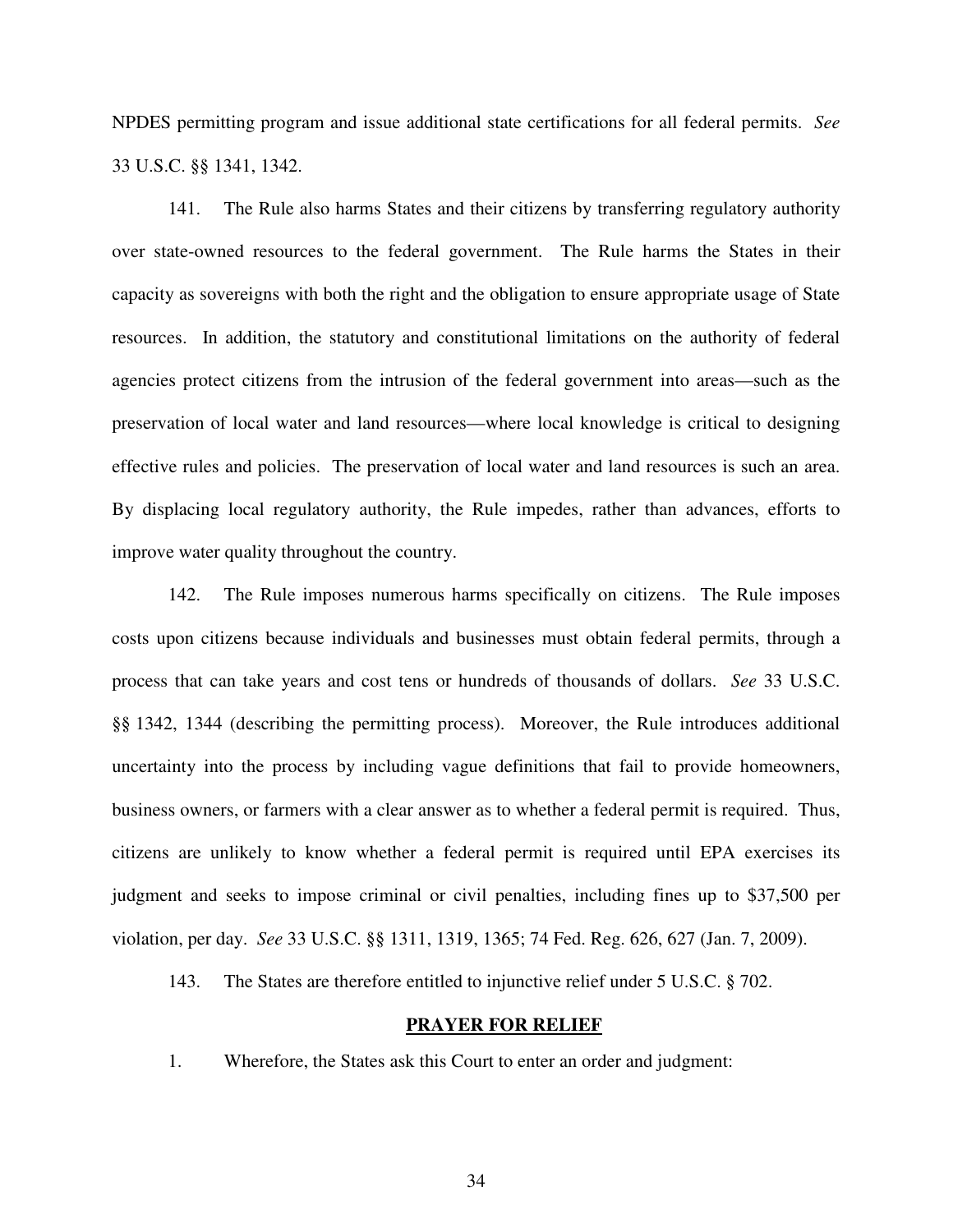A. Declaring that the Rule is unlawful because it: (1) was issued in violation of the CWA and the APA; (2) is arbitrary and capricious in violation of the APA; (3) renders the CWA in excess of Congress' constitutional authority; (4) interferes with state sovereignty in violation of the Tenth Amendment; and (5) was issued in violation of the notice and comment provisions of the APA.

B. Vacating and setting aside the Rule in its entirety.

C. Issuing preliminary and permanent injunctive relief prohibiting the Agencies from using, applying, enforcing, or otherwise proceeding on the basis of the Rule;

D. Remanding this case to EPA and the Corps, to permit the Agencies to issue a rule that complies with the CWA, the APA, and constitutional principles of federalism and dual sovereignty.

E. Awarding the States costs and attorneys' fees pursuant to any applicable statute or authority; and

F. Awarding the States such additional relief, including equitable injunctive relief, as the Court deems appropriate.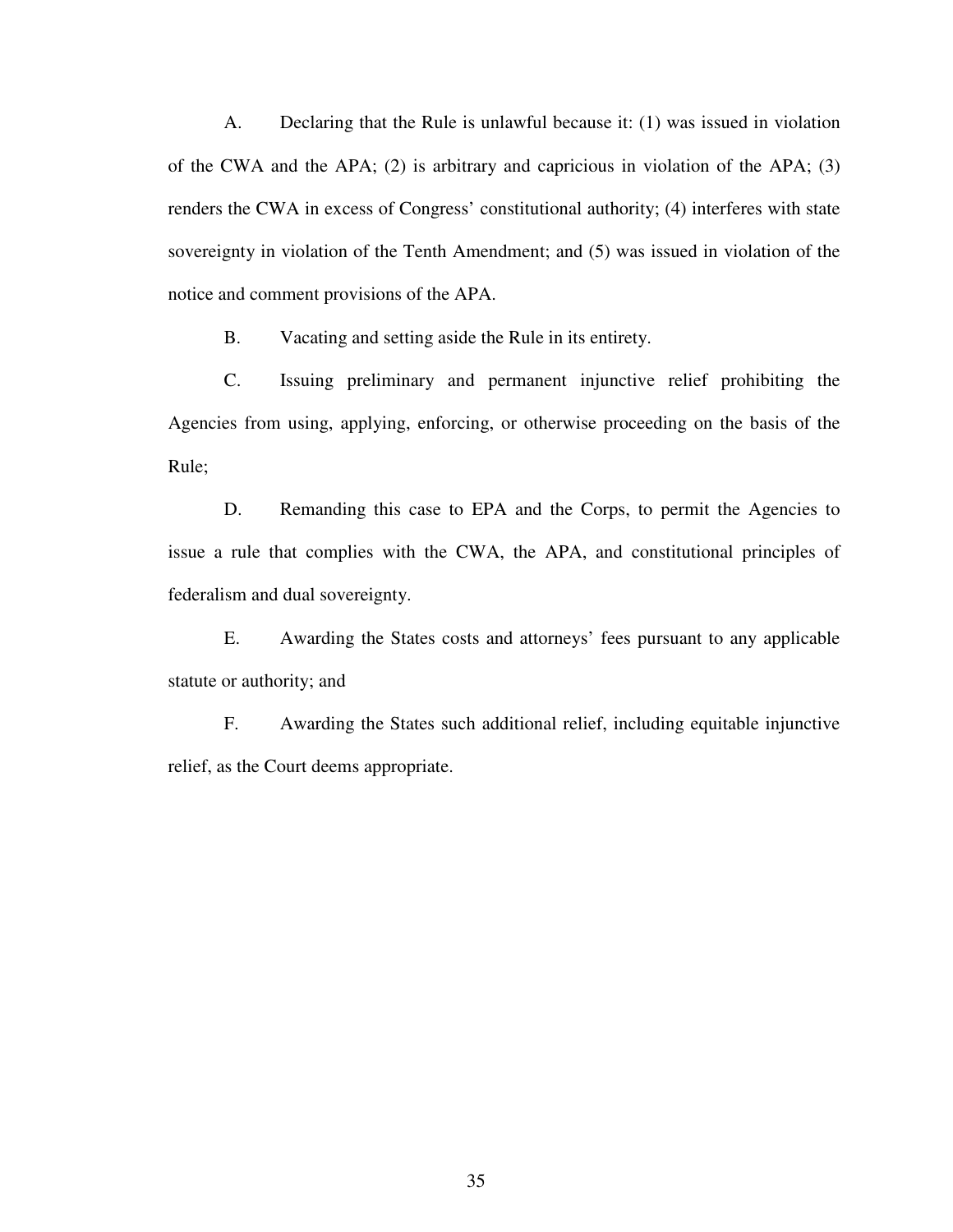Respectfully Submitted,

#### **s/ James D. Coots**

Samuel S. Olens  *Attorney General* (No. 551540) Britt C. Grant – *Lead Counsel Solicitor General* (No. 113403) Timothy A. Butler  *Deputy Solicitor General* (No. 487967) James D. Coots *Sr. Asst. Attorney General* (No. 351375) OFFICE OF THE ATTORNEY GENERAL 40 Capitol Square, S.W. Atlanta, Georgia 30334 bgrant@law.ga.gov (404) 651-9453 *Counsel for Plaintiff Georgia* 

Luther Strange *Attorney General*  Andrew Brasher  *Solicitor General*  OFFICE OF THE ATTORNEY GENERAL 501 Washington Ave. Montgomery, Alabama 36130 abrasher@ago.state.al.us (334) 353-2609 *Counsel for Plaintiff Alabama (pro hac vice to be filed)* 

Derek Schmidt  *Attorney General*  Jeffrey A. Chanay  *Chief Deputy Attorney General*  Burke W. Griggs  *Assistant Attorney General*  OFFICE OF THE ATTORNEY GENERAL 120 SW 10th Ave., 3d Floor Topeka, Kansas 66612 jeff.chanay@ag.ks.gov burke.griggs@ag.ks.gov (785) 368-8435  *Counsel for Plaintiff Kansas (pro hac vice to be filed)* 

Patrick Morrisey  *Attorney General*  Elbert Lin  *Solicitor General*  Misha Tseytlin *General Counsel*  Erica N. Peterson *Assistant Attorney General*  OFFICE OF THE ATTORNEY GENERAL State Capitol Building 1, Rm 26-E Charleston, West Virginia 25305 Elbert.Lin@wvago.gov (304) 558-2021  *Counsel for Plaintiff West Virginia (pro hac vice to be filed)*

Pamela Jo Bondi  *Attorney General*  Jonathan A. Glogau *Attorney for the State of Florida*  OFFICE OF THE ATTORNEY GENERAL PL-01, The Capitol Tallahassee, Florida 32399-1050 Jon.glogau@myfloridalegal.com (850) 414-3300  *Counsel for Plaintiff Florida (pro hac vice to be filed)*

Sean D. Reyes  *Attorney General*  Parker Douglas  *Chief of Staff & Federal Solicitor*  OFFICE OF THE UTAH ATTORNEY GENERAL Utah State Capitol Complex 350 North State Street, Suite 230 Salt Lake City, Utah 84114-2320 pdouglas@utah.gov (801) 538-9600  *Counsel for Plaintiff Utah (pro hac vice to be filed)*